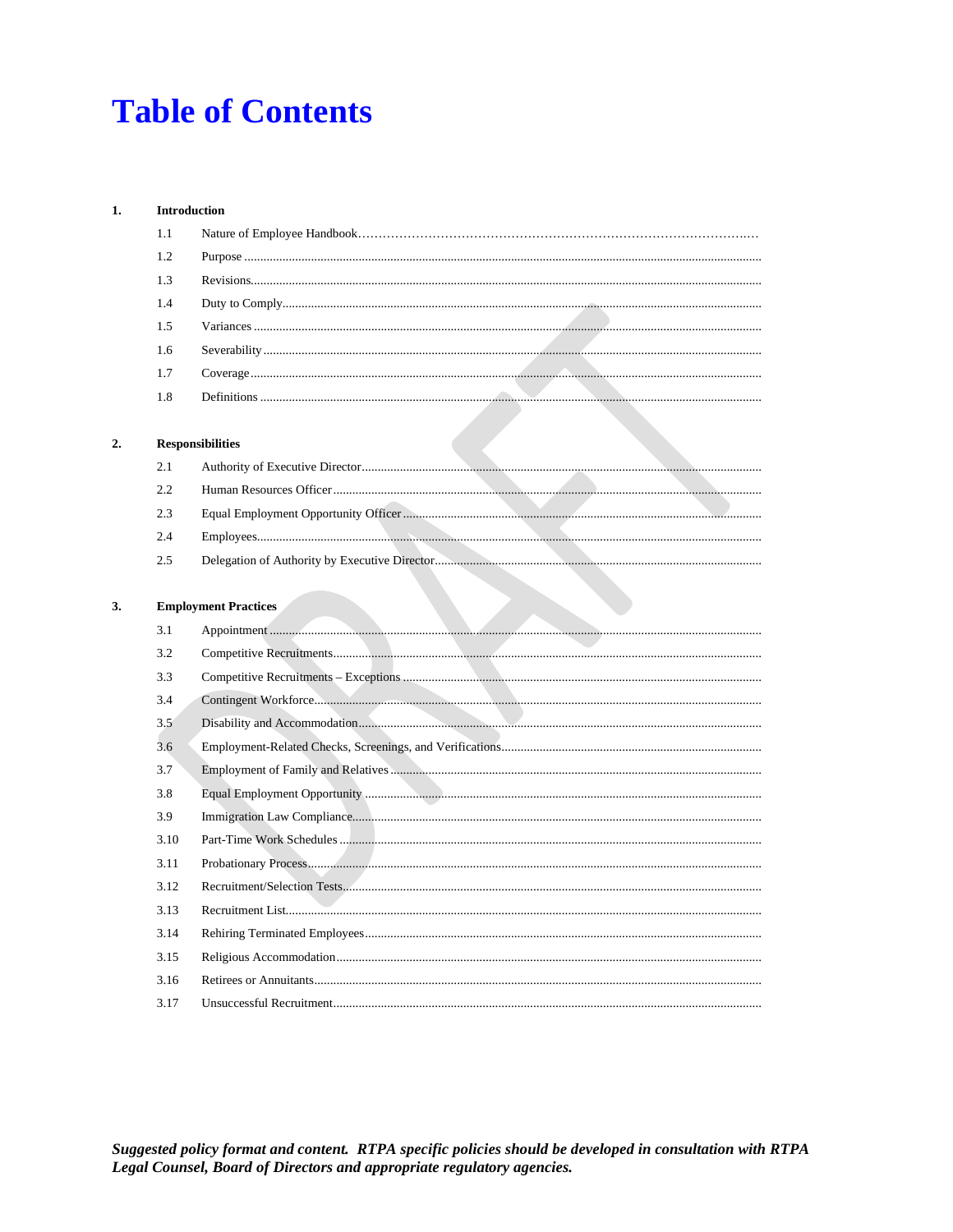#### $\overline{4}$ . **RTPA Standards**

| 4.1  |                           |
|------|---------------------------|
| 4.2  |                           |
| 4.3  |                           |
| 4.4  |                           |
| 4.5  |                           |
| 4.6  |                           |
| 4.7  |                           |
| 4.8  |                           |
| 4.9  |                           |
| 4.10 |                           |
| 4.11 |                           |
| 4.12 |                           |
| 4.13 |                           |
| 4.14 |                           |
| 4.15 |                           |
| 4.16 |                           |
| 4.17 |                           |
| 4.18 |                           |
| 4.19 |                           |
| 4.20 |                           |
| 4.21 |                           |
| 4.22 |                           |
| 4.23 |                           |
| 4.24 |                           |
| 4.25 |                           |
|      |                           |
|      | <b>Benefit Highlights</b> |

#### 5. **Benefit Highlights**

| 5.1  |  |
|------|--|
| 5.2  |  |
| 5.3  |  |
| 5.4  |  |
| 5.5  |  |
| 5.6  |  |
| 5.7  |  |
| 5.8  |  |
| 5.9  |  |
| 5.10 |  |
| 5.11 |  |
| 5.12 |  |
| 5.13 |  |
| 5.13 |  |

Suggested policy format and content. RTPA specific policies should be developed in consultation with RTPA Legal Counsel, Board of Directors and appropriate regulatory agencies.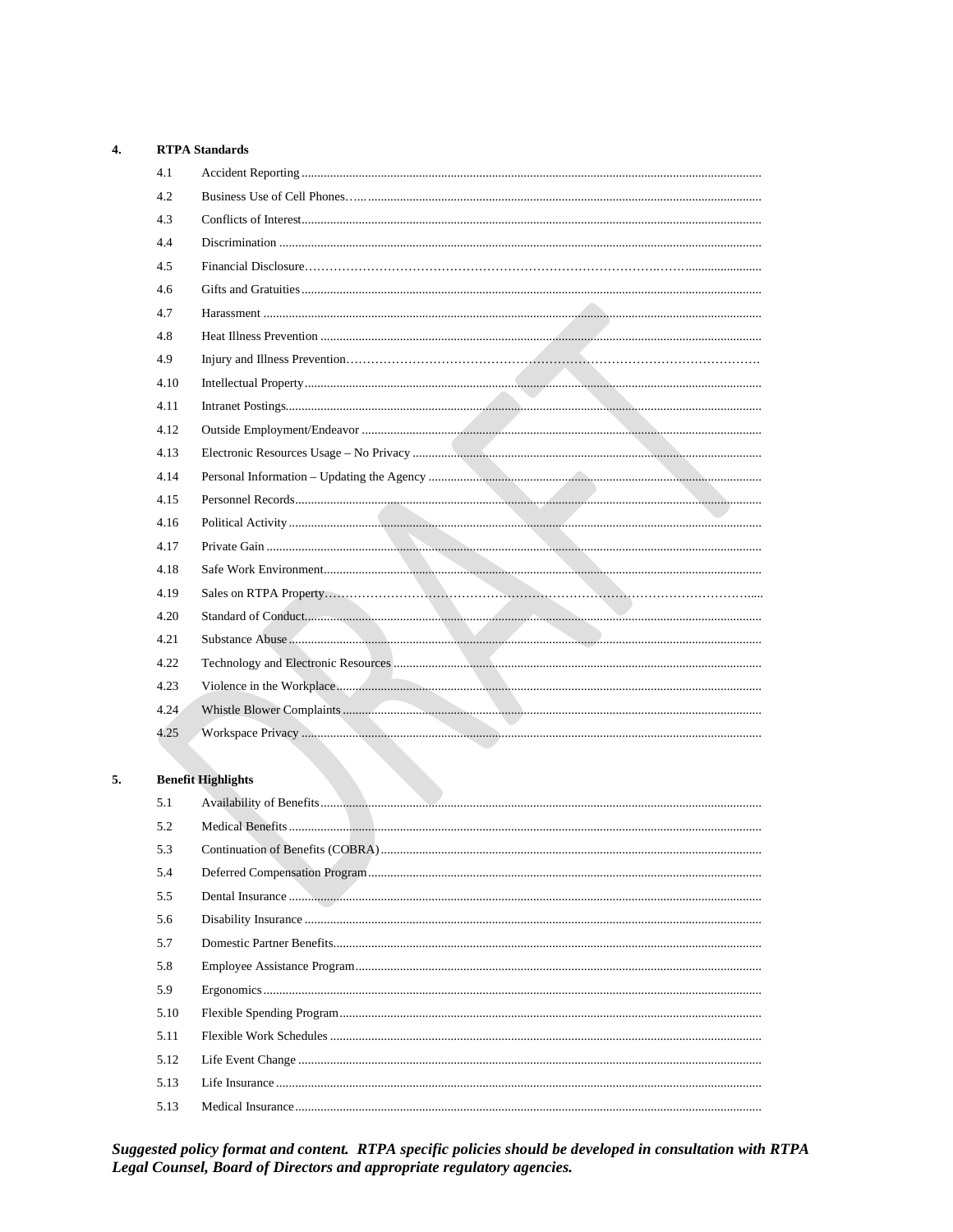| 5.18 |  |
|------|--|
| 5.19 |  |
|      |  |

#### **Time Off** 6.

7.

| 6.1                  |  |
|----------------------|--|
| 6.2                  |  |
| 6.3                  |  |
| 6.4                  |  |
| 6.5                  |  |
| 6.6                  |  |
| 6.7                  |  |
| 6.8                  |  |
| 6.9                  |  |
| 6.10                 |  |
| 6.11                 |  |
| 6.12                 |  |
| 6.13                 |  |
| 6.14                 |  |
| 6.15                 |  |
| 6.16                 |  |
| 6.17                 |  |
| 6.18                 |  |
| 6.19                 |  |
| 6.20                 |  |
| 6.21                 |  |
| 6.22                 |  |
| 6.23                 |  |
| 6.24                 |  |
| 6.25                 |  |
| 6.26                 |  |
| 6.27                 |  |
| 6.28                 |  |
| 6.29                 |  |
| 6.30                 |  |
| 6.31                 |  |
|                      |  |
| <b>Pay Practices</b> |  |

#### $7.1\,$  $7.2$

Suggested policy format and content. RTPA specific policies should be developed in consultation with RTPA Legal Counsel, Board of Directors and appropriate regulatory agencies.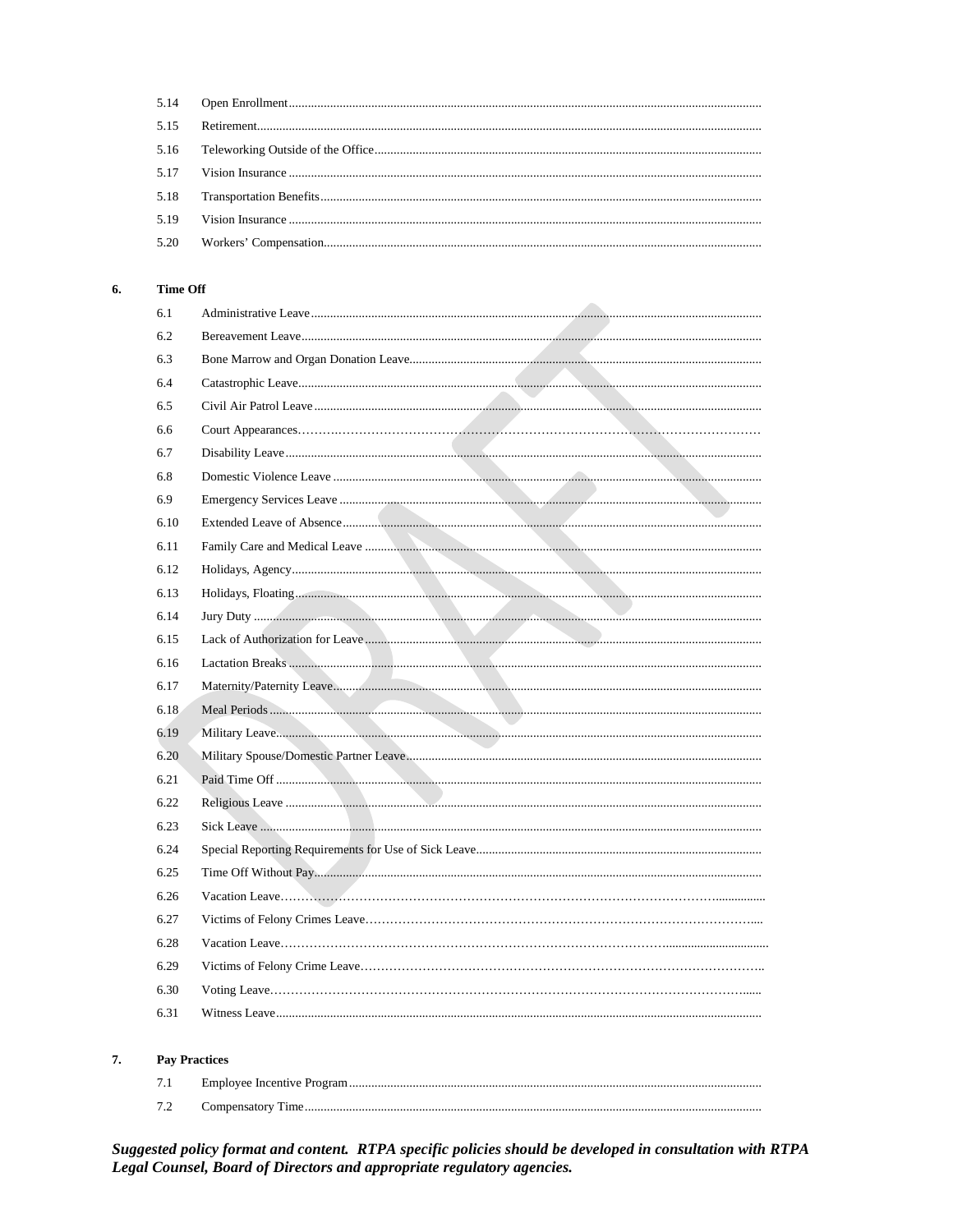|     | 7.3               |                                     |
|-----|-------------------|-------------------------------------|
|     | 7.4               |                                     |
|     | 7.5               |                                     |
|     | 7.6               |                                     |
|     | 7.7               |                                     |
|     | 7.8               |                                     |
|     | 7.9               |                                     |
|     | 7.10              |                                     |
|     |                   |                                     |
| 8.  | <b>Discipline</b> |                                     |
|     | 8.1               |                                     |
|     | 8.2               |                                     |
|     | 8.3               |                                     |
|     | 8.4               |                                     |
|     | 8.5               |                                     |
|     |                   |                                     |
| 9.  |                   | <b>Grievance Procedure</b>          |
|     | 9.1               |                                     |
|     | 9.2               |                                     |
|     | 9.3               |                                     |
|     | 9.4               |                                     |
|     |                   |                                     |
| 10. |                   | <b>Position Classification Plan</b> |
|     | 10.1              |                                     |
|     | 10.2              |                                     |
|     | 10.3              |                                     |
|     | 10.4              |                                     |
|     | 10.5              |                                     |
|     | 10.6              |                                     |
|     |                   |                                     |
| 11. |                   | <b>Professional Development</b>     |
|     | 11.1              |                                     |
|     | 11.2              |                                     |
|     | 11.3              |                                     |
|     | 11.4              |                                     |
|     | 11.5              |                                     |
|     | 11.6              |                                     |
|     |                   |                                     |
| 12. |                   | <b>Separation of Employment</b>     |
|     | 12.1              |                                     |
|     | 12.2              |                                     |
|     | 12.3              |                                     |
|     | 12.4              |                                     |

Suggested policy format and content. RTPA specific policies should be developed in consultation with RTPA Legal Counsel, Board of Directors and appropriate regulatory agencies.

 $12.5$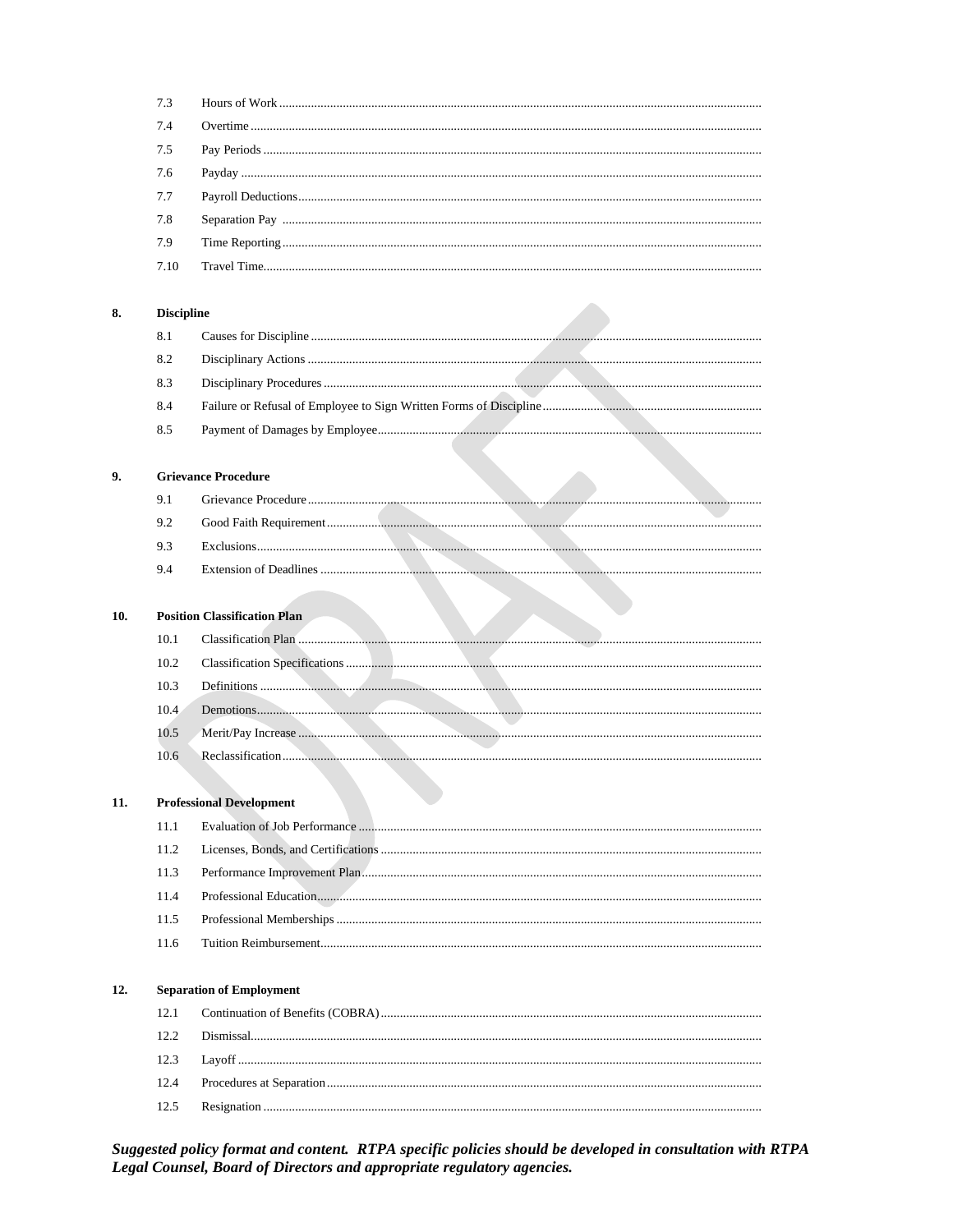#### 13. **Personnel Policies**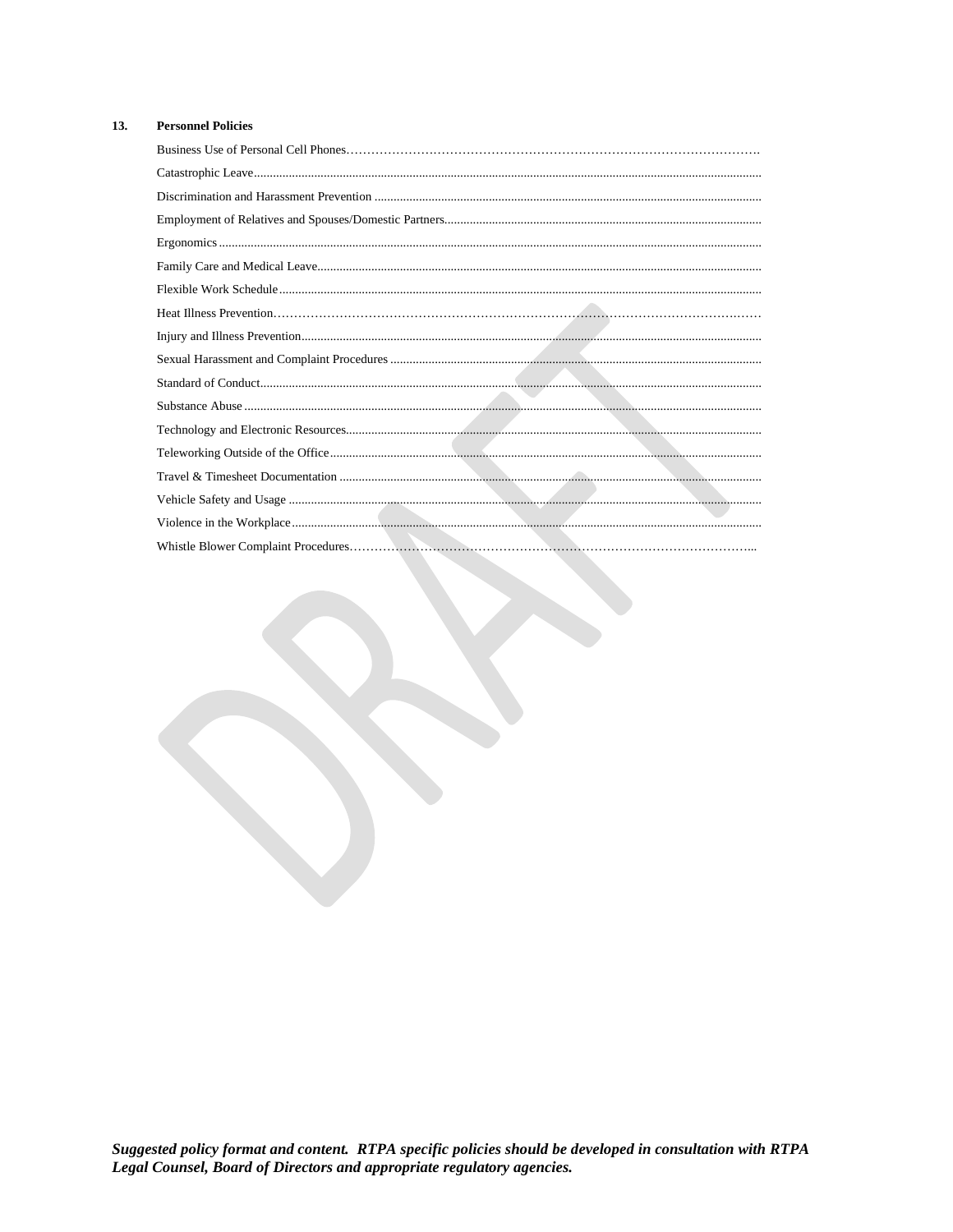# **1. Introduction**

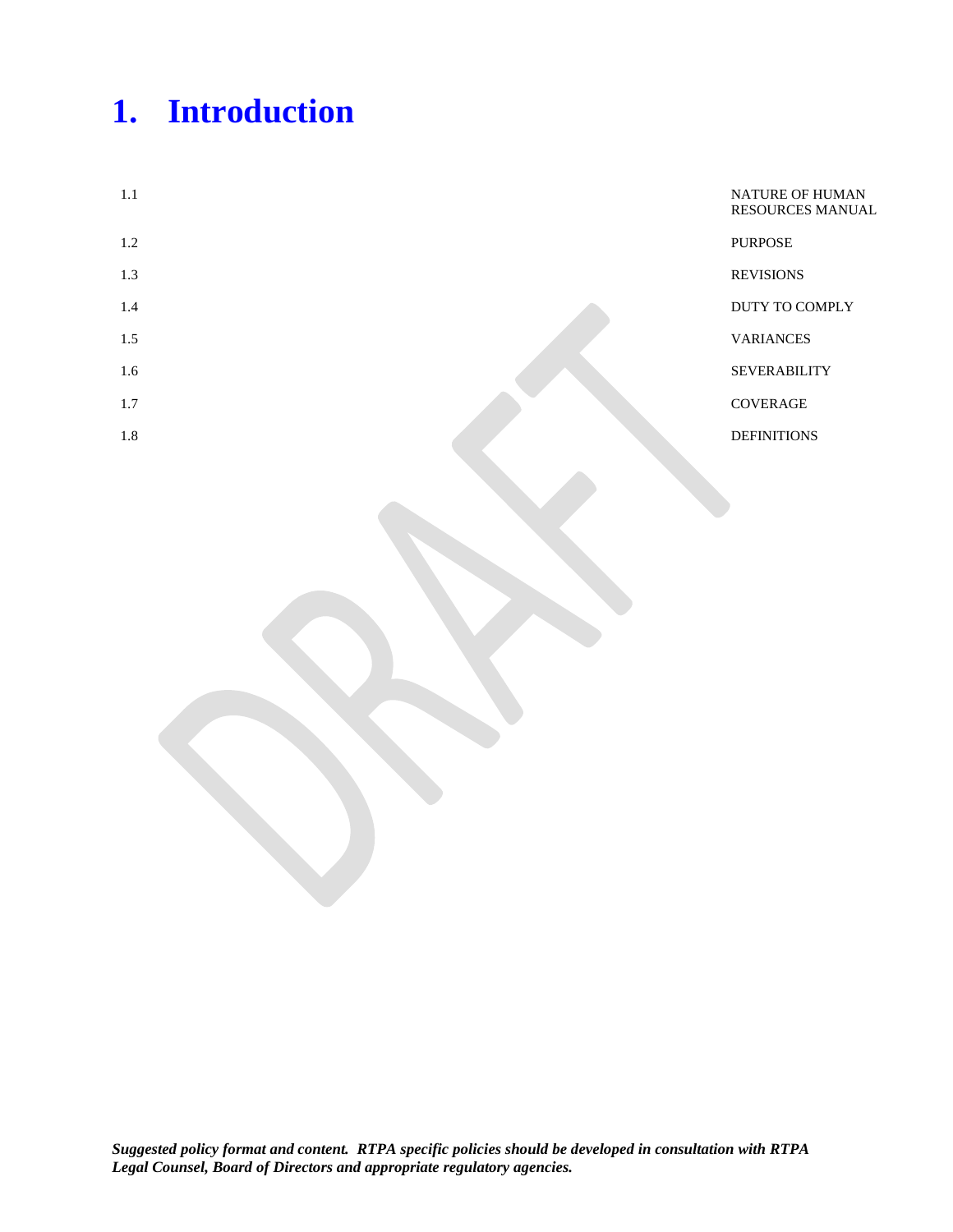## **2. Responsibilities**

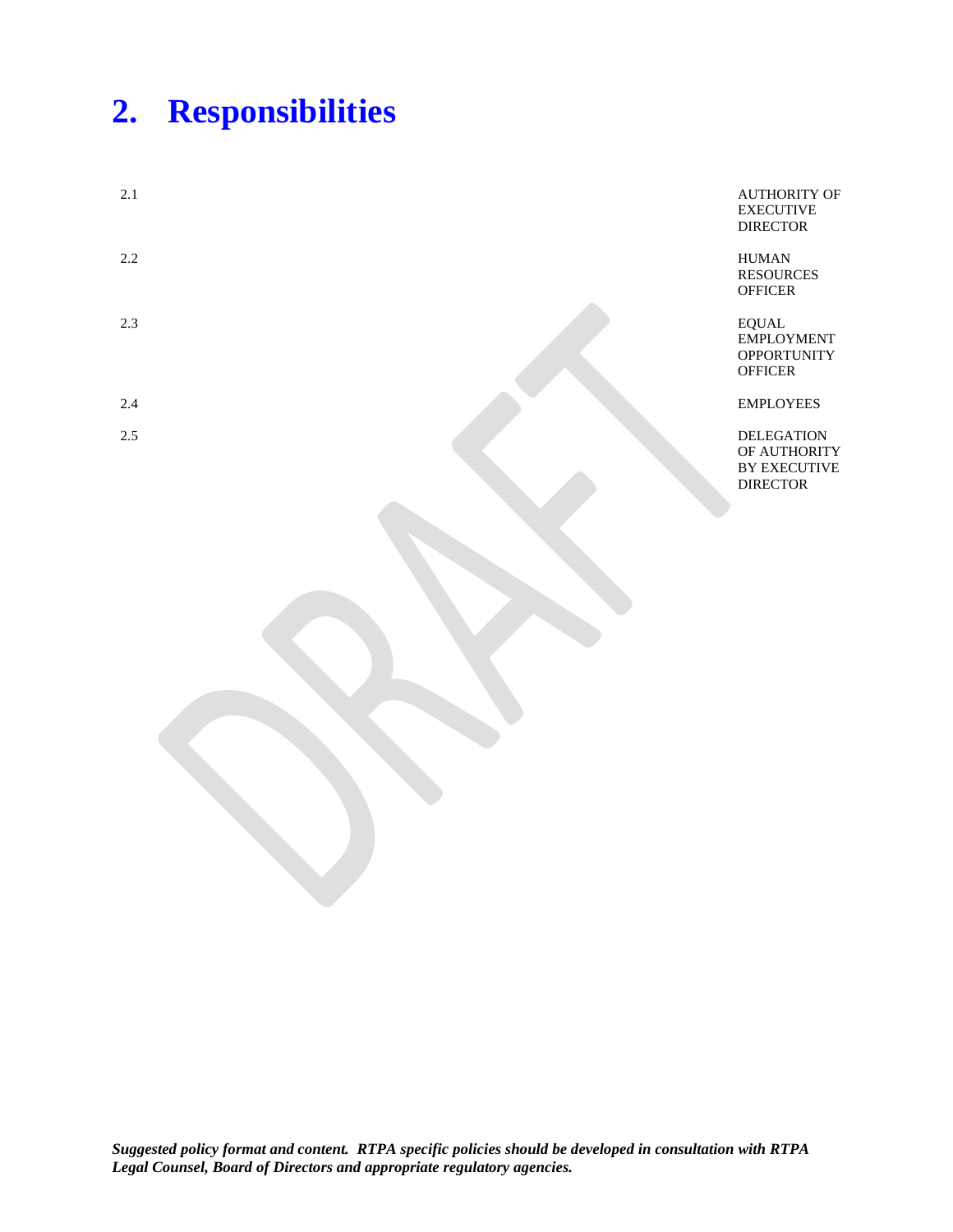## **3. Employment Practices**

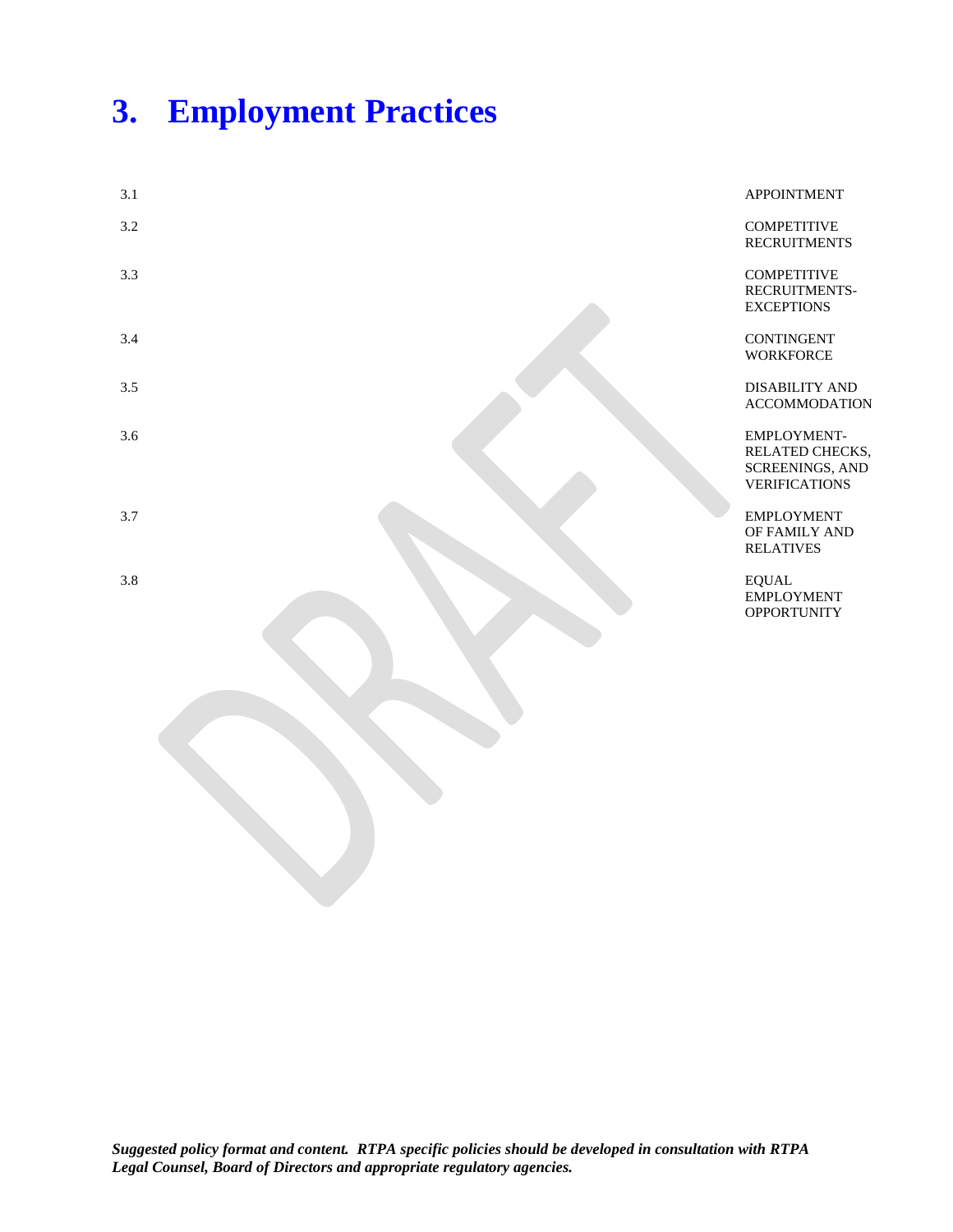| 3.9<br>3.10<br>3.11<br>3.12 | <b>IMMIGRATION</b>                                       |
|-----------------------------|----------------------------------------------------------|
|                             | <b>LAW COMPLIANCE</b>                                    |
|                             | PART-TIME<br>WORK SCHEDULE                               |
|                             | <b>PROBATIONARY</b><br><b>PROCESS</b>                    |
|                             | RECRUITMENT/<br><b>SELECTION</b><br><b>TESTS</b>         |
| 3.13                        | <b>RECRUITMENT</b><br><b>LIST</b>                        |
| 3.14                        | <b>REHIRING</b><br><b>TERMINATED</b><br><b>EMPLOYEES</b> |
| 3.15                        | <b>RELIGIOUS</b><br><b>ACCOMODATION</b>                  |
| 3.16                        | <b>RETIREES OR</b><br><b>ANNUITANTS</b>                  |
| 3.17                        | <b>UNSUCCESSFUL</b><br><b>RECRUITMENT</b>                |
|                             |                                                          |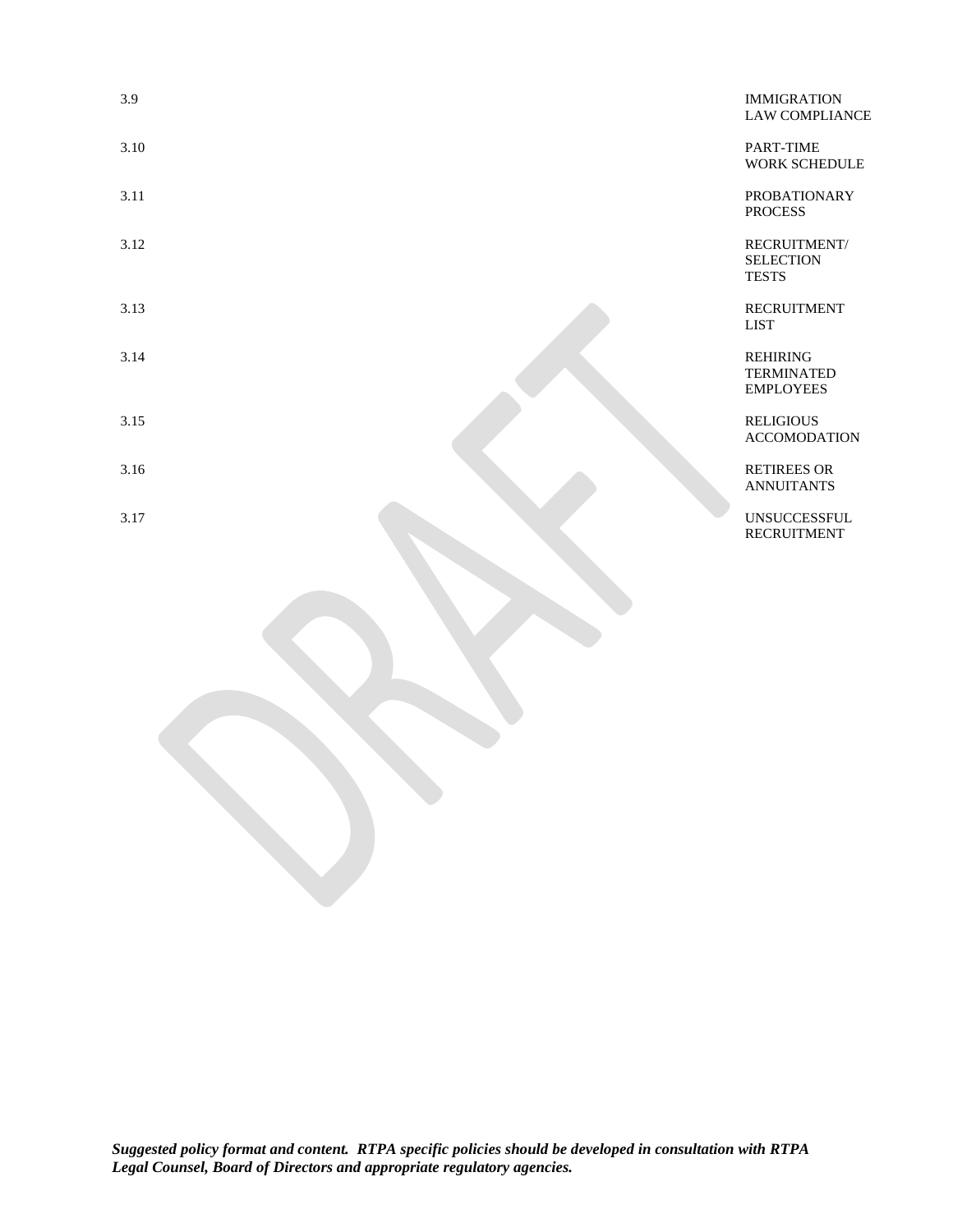## **4. RTPA Standards**

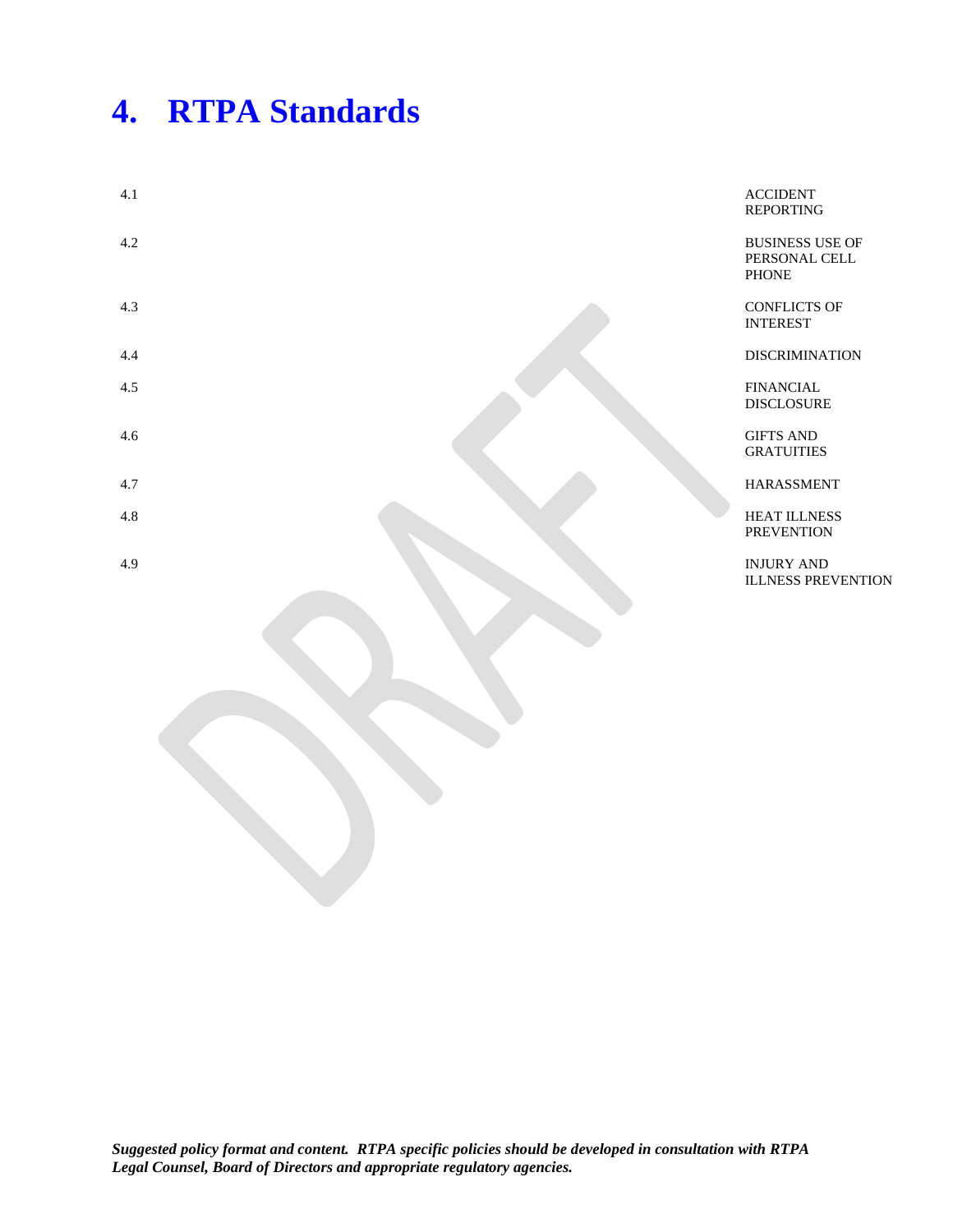| 4.10 | <b>INTELLECTUAL</b><br><b>PROPERTY</b>                                         |
|------|--------------------------------------------------------------------------------|
| 4.11 | <b>INTRANET POSTINGS</b>                                                       |
| 4.12 | <b>OUTSIDE</b><br>EMPLOYMENT/<br><b>ENDEAVOR</b>                               |
| 4.13 | <b>ELECTRONIC</b><br><b>RESOURCE USAGE -</b><br><b>NO PRIVACY</b>              |
| 4.14 | <b>PERSONAL</b><br><b>INFORMATION-</b><br><b>UPDATING THE</b><br><b>AGENCY</b> |
| 4.15 | PERSONNEL RECORDS                                                              |
| 4.16 | POLITICAL ACTIVITY                                                             |
| 4.17 | PRIVATE GAIN                                                                   |
|      |                                                                                |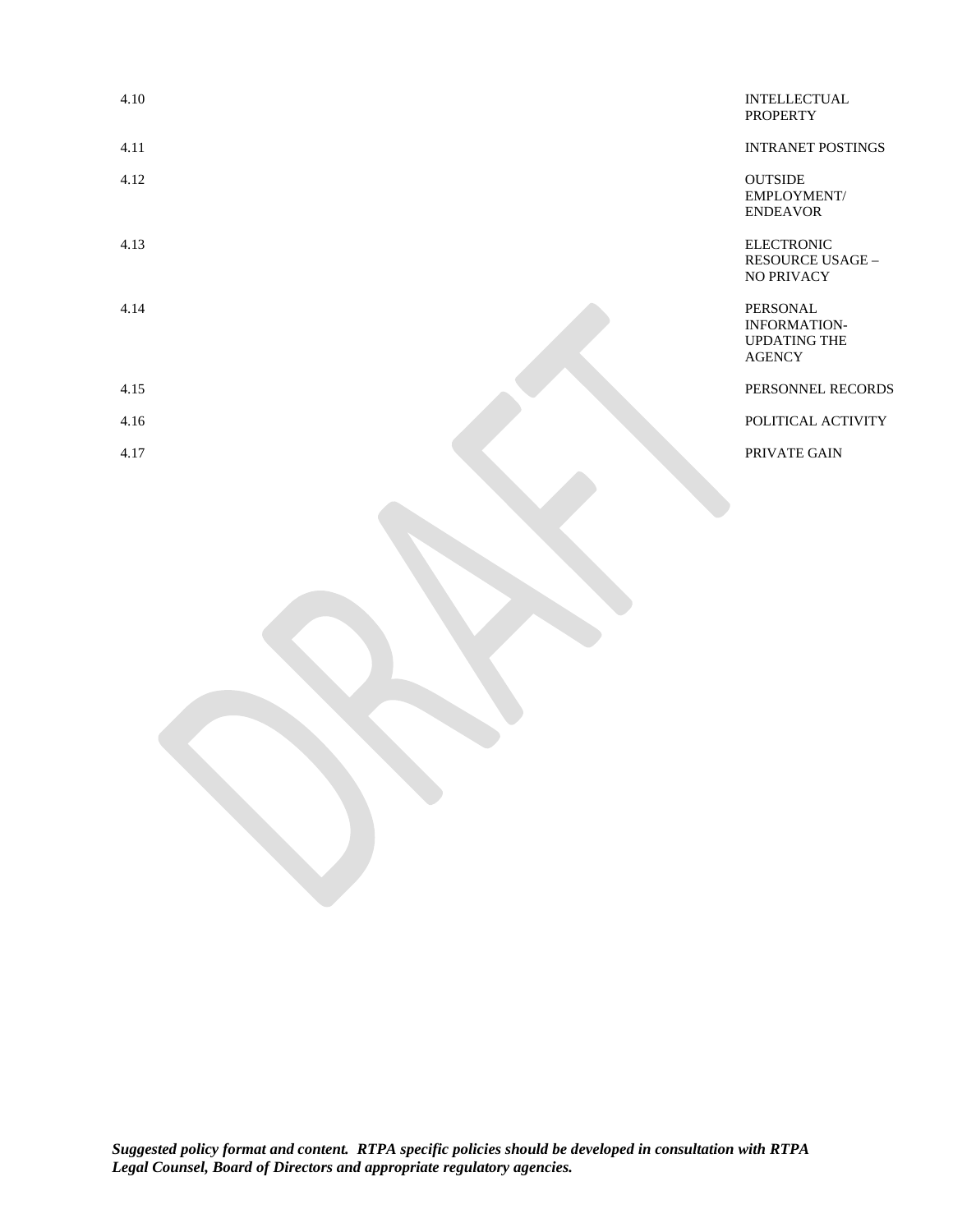| 4.18 | <b>SAFE WORK</b><br><b>ENVIRONMENT</b>                         |
|------|----------------------------------------------------------------|
| 4.19 | <b>SALES ON RTPA</b><br><b>PROPERTY</b>                        |
| 4.20 | <b>STANDARD OF</b><br><b>CONDUCT</b>                           |
| 4.21 | <b>SUBSTANCE ABUSE</b>                                         |
| 4.22 | <b>TECHNOLOGY AND</b><br><b>ELECTRONIC</b><br><b>RESOURCES</b> |
| 4.23 | VIOLENCE IN THE<br><b>WORKPLACE</b>                            |
| 4.24 | WHISTLEBLOWER'S<br><b>COMPLAINTS</b>                           |
| 4.25 | <b>WORKSPACE</b><br><b>PRIVACY</b>                             |
|      |                                                                |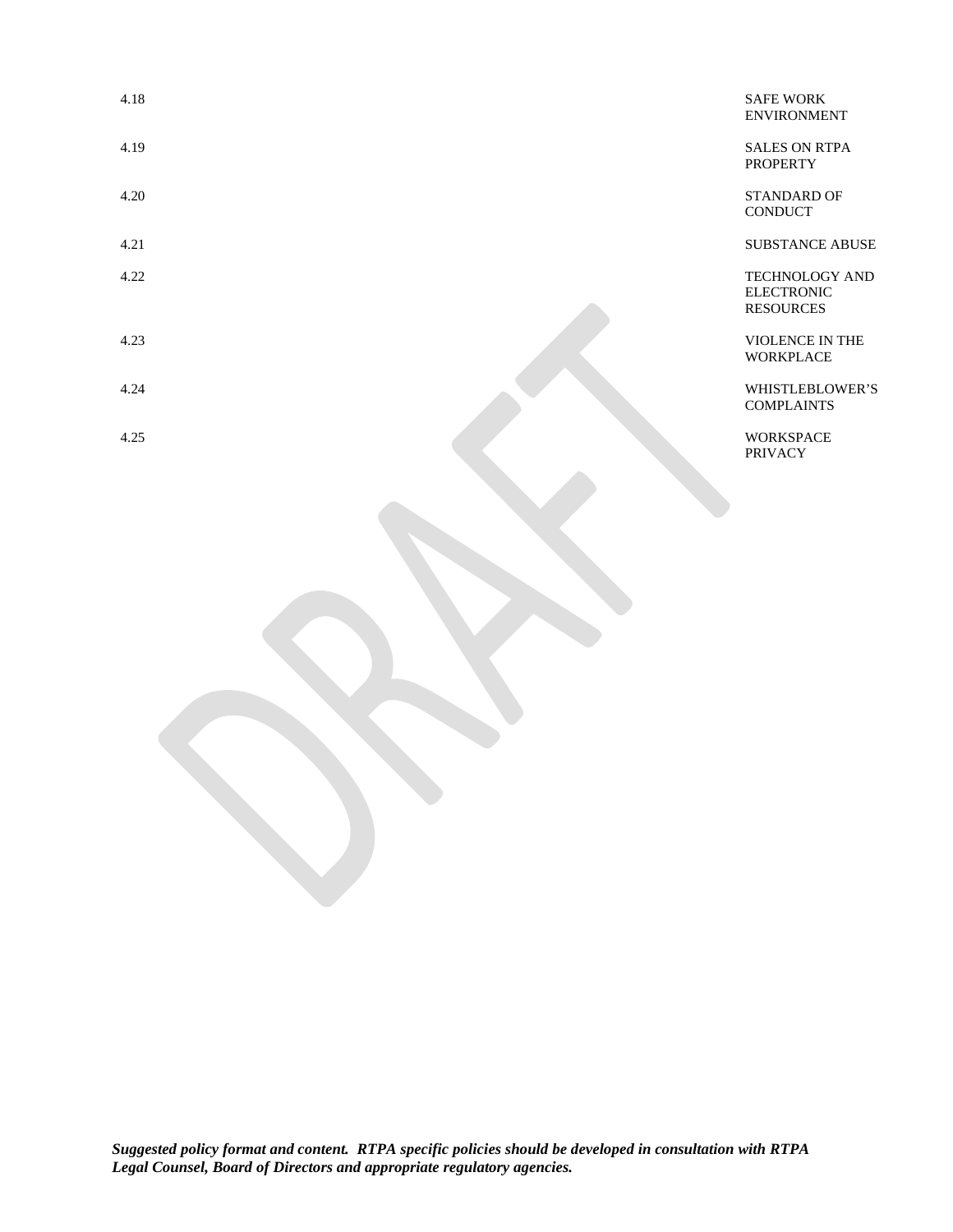#### **5. Benefit Highlights**

- 5.3 COBRA is a statute that provides for the continuation of group health insurance coverage for members and/or qualified beneficiaries when coverage would end because of the following reasons:
	- **Loss of coverage of a member or qualified beneficiary due to a reduction** in benefit-eligible employment hours or termination of benefit-eligible employment, excluding termination for gross misconduct;
	- Loss of coverage of a qualified beneficiary due to divorce or legal separation;
	- Loss of coverage of a qualified beneficiary due to death of a member;
	- Loss of coverage of a qualified beneficiary due to the member's entitlement to Medicare benefits; and
	- No longer meeting the eligibility requirements as a member's dependent.

If employment is terminated, the employee will be sent notification regarding their rights and obligations under COBRA. Otherwise, the employee or qualified beneficiary is responsible for informing Human Resources or any circumstances under which continuing coverage under COBRA would apply.

- 
- 

5.1 AVAILABILITY OF **BENEFITS** 

5.2 MEDICAL **BENEFITS** 

> CONTINUATION OF BENEFITS (COBRA)

5.4 DEFERRED **COMPENSATION** PROGRAM

5.5 DENTAL INSURANCE

5.6 DISABILITY INSURANCE

5.7 DOMESTIC PARTNER **BENEFITS**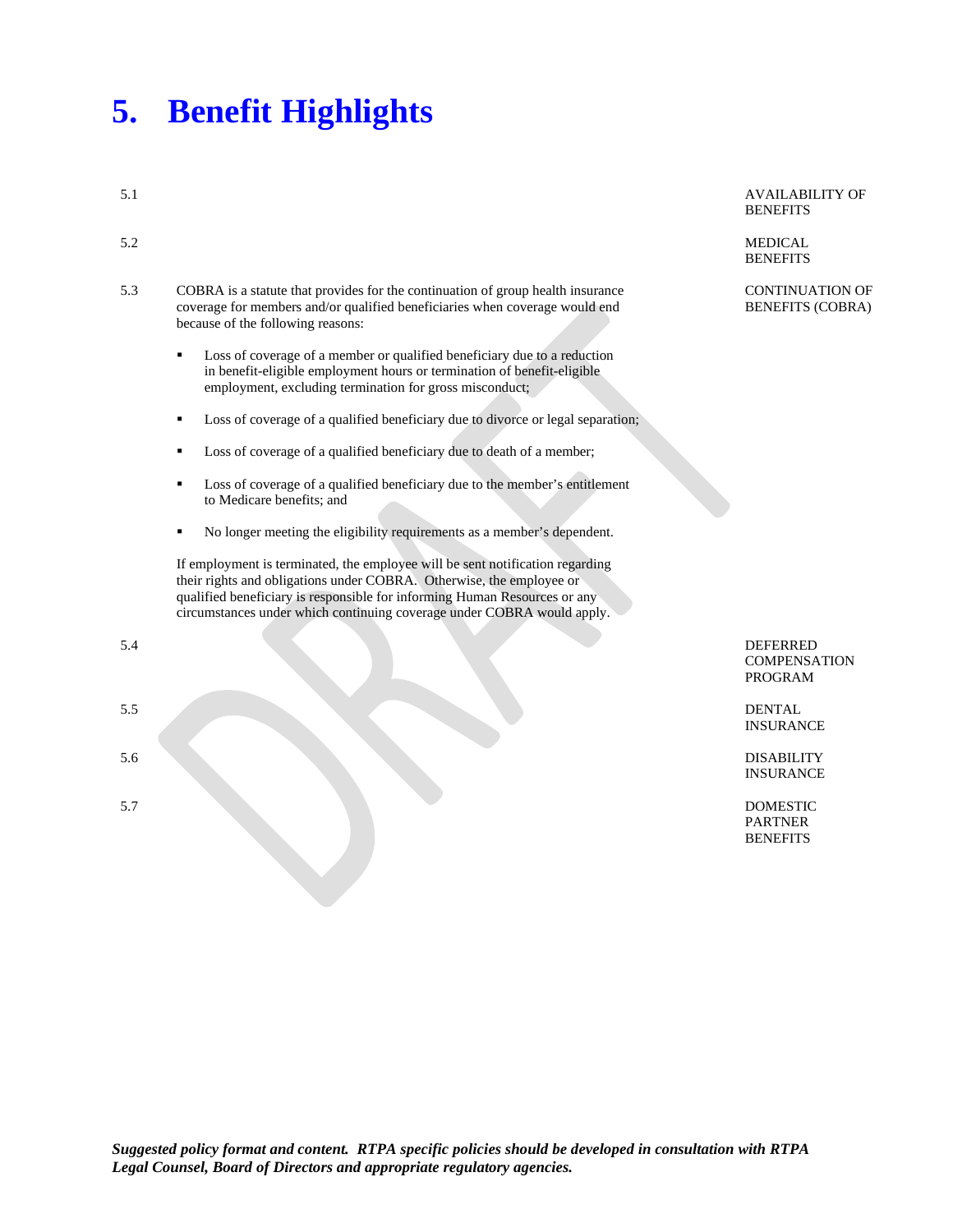5.15 OPEN OPEN CONTRACT CONTRACT ON CONTRACT CONTRACT CONTRACT CONTRACT CONTRACT CONTRACT CONTRACT CONTRACT CONTRACT CONTRACT CONTRACT CONTRACT CONTRACT CONTRACT CONTRACT CONTRACT CONTRACT CONTRACT CONTRACT CONTRACT CONTRA ENROLLMENT

5.8 EMPLOYEE ASSISTANCE PROGRAM

5.9 ERGONOMICS

5.10 FLEXIBLE SPENDING PROGRAM

5.11 **FLEXIBLE WORK** SCHEDULES

5.12 LIFE EVENT CHANGE

5.13 LIFE INSURANCE

5.14 MEDICAL INSURANCE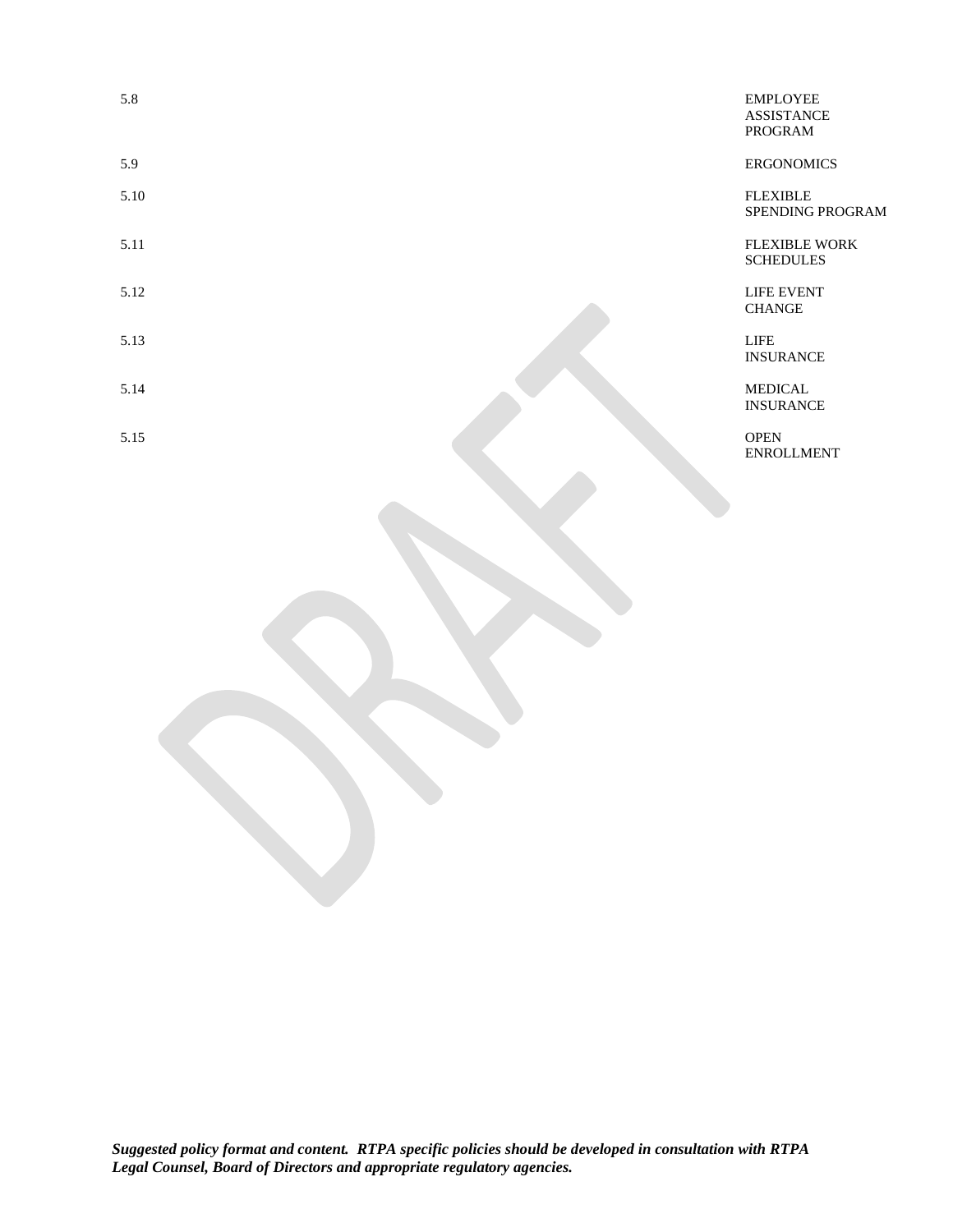| 5.16 | <b>RETIREMENT</b>                                            |
|------|--------------------------------------------------------------|
| 5.17 | <b>TELEWORKING</b><br><b>OUTSIDE OF THE</b><br><b>OFFICE</b> |
| 5.18 | <b>TRANSPORTATION</b><br><b>BENEFITS</b>                     |
| 5.19 | <b>VISION</b><br><b>INSURANCE</b>                            |
| 5.20 | WORKERS'                                                     |

COMPENSATION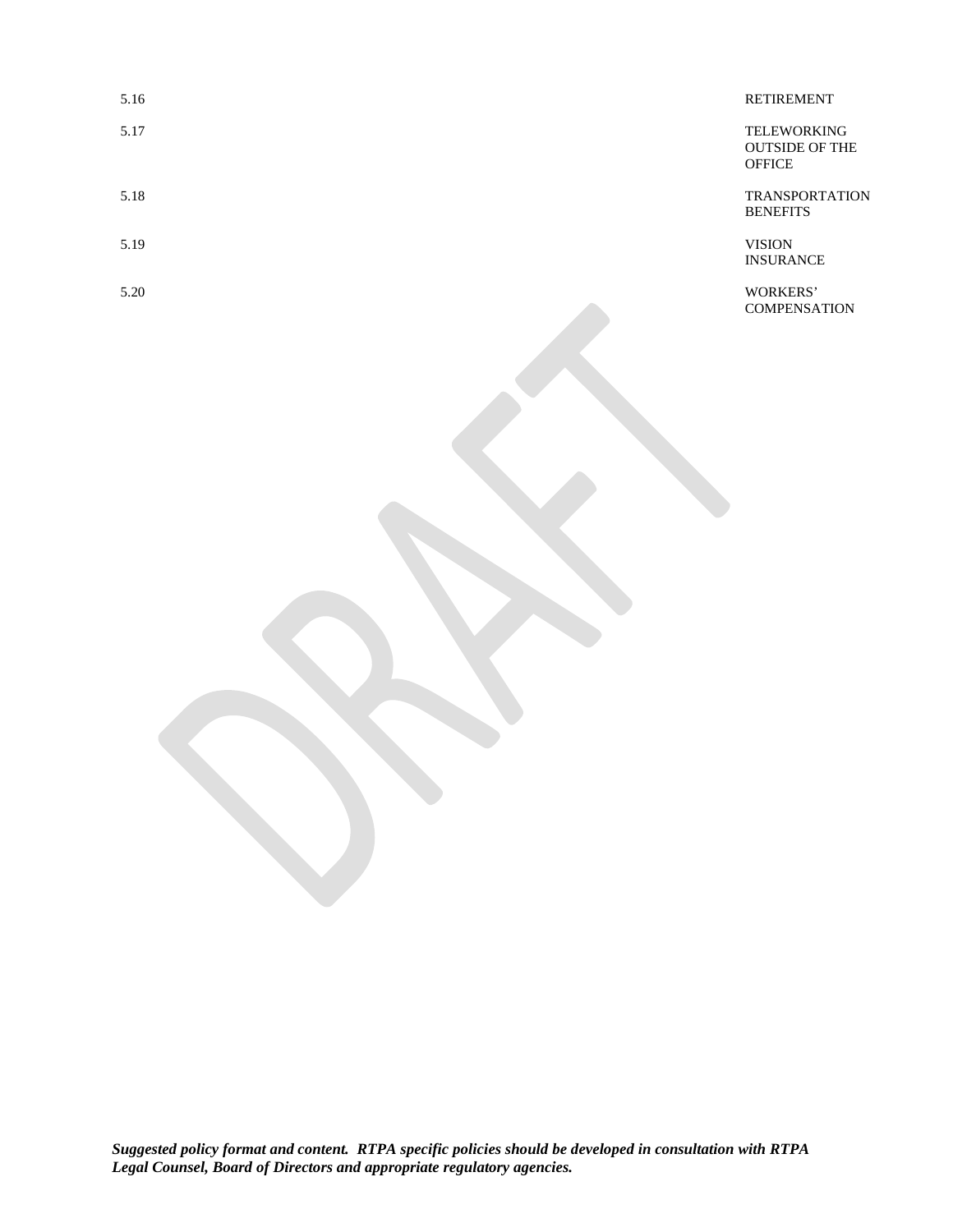# **6. Time Off**

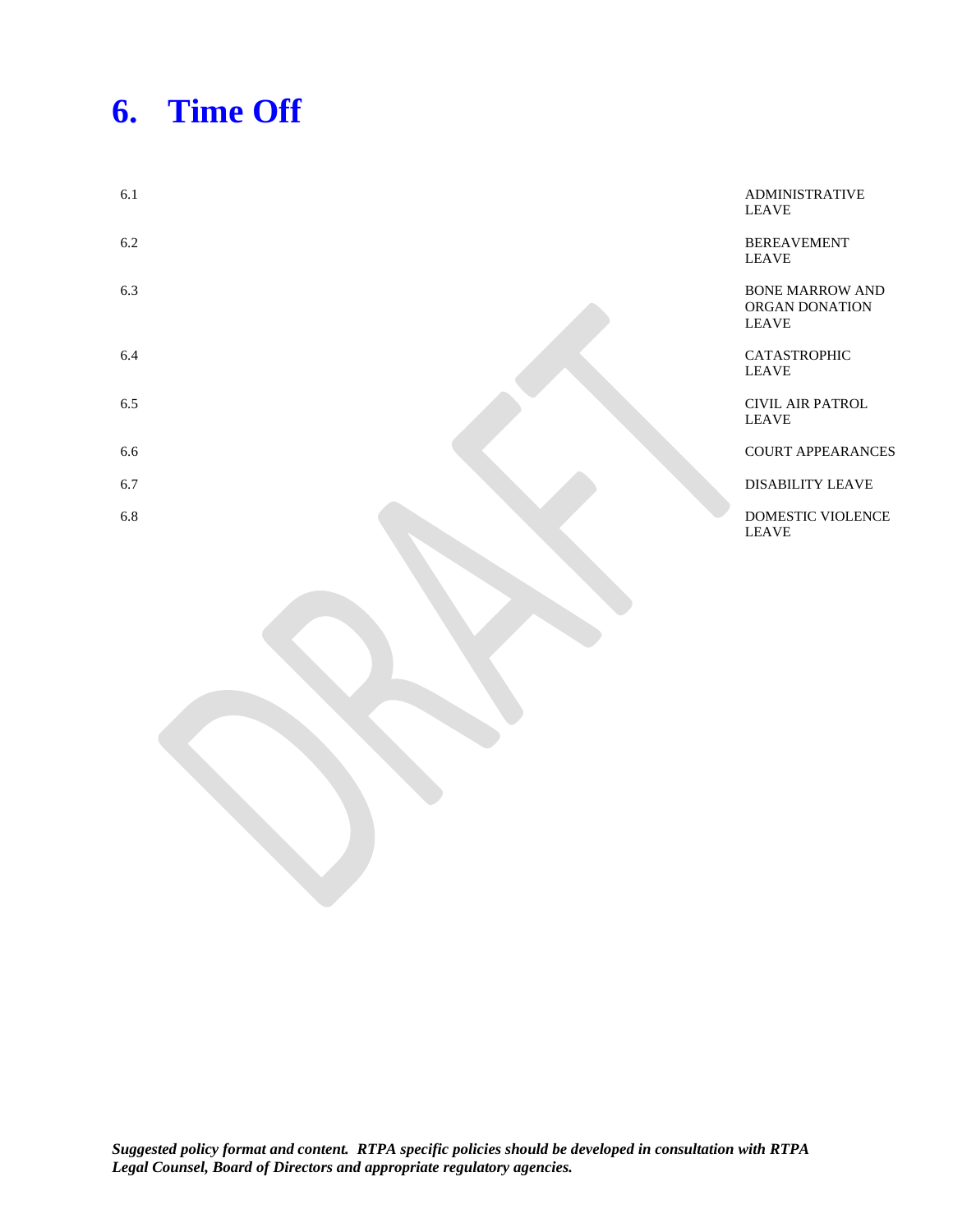| 6.9  | <b>EMERGENCY</b><br><b>SERVICES LEAVE</b>      |
|------|------------------------------------------------|
| 6.10 | <b>EXTENDED LEAVE OF</b><br><b>ABSENCE</b>     |
| 6.11 | <b>FAMILY CARE AND</b><br><b>MEDICAL LEAVE</b> |
| 6.12 | HOLIDAYS, AGENCY                               |
| 6.13 | HOLIDAYS, FLOATING                             |
| 6.14 | <b>JURY DUTY</b>                               |
| 6.15 | <b>LACK OF LEAVE</b><br><b>AUTHORIZATION</b>   |
| 6.16 | <b>LACTATION BREAKS</b>                        |
| 6.17 | MATERNITY/<br>PATERNITY LEAVE                  |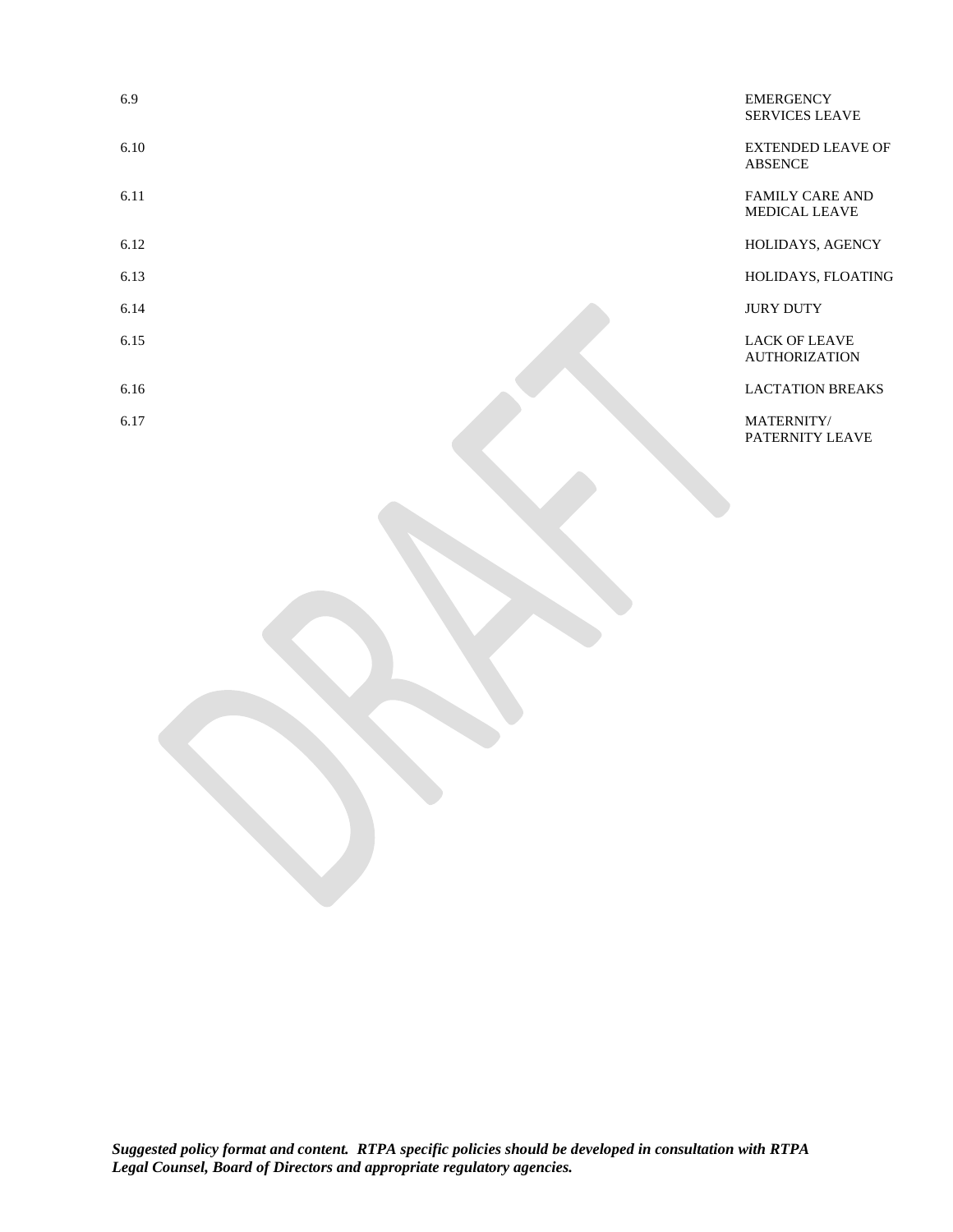| 6.18 | <b>MEAL PERIODS</b>                                                                |
|------|------------------------------------------------------------------------------------|
| 6.19 | MILITARY LEAVE                                                                     |
| 6.20 | MILITARY SPOUSE/<br><b>DOMESTIC PARTNER</b><br><b>LEAVE</b>                        |
| 6.21 | PAID TIME OFF (PTO)                                                                |
| 6.22 | <b>RELIGIOUS LEAVE</b>                                                             |
| 6.23 | <b>REST PERIODS</b>                                                                |
| 6.24 | <b>SCHOOL VISITATION</b><br><b>LEAVE</b>                                           |
| 6.25 | <b>SICK LEAVE</b>                                                                  |
| 6.26 | SPECIAL REPORTING<br><b>REQUIREMENTS FOR</b><br><b>USE OF SICK LEAVE</b><br>OR PTO |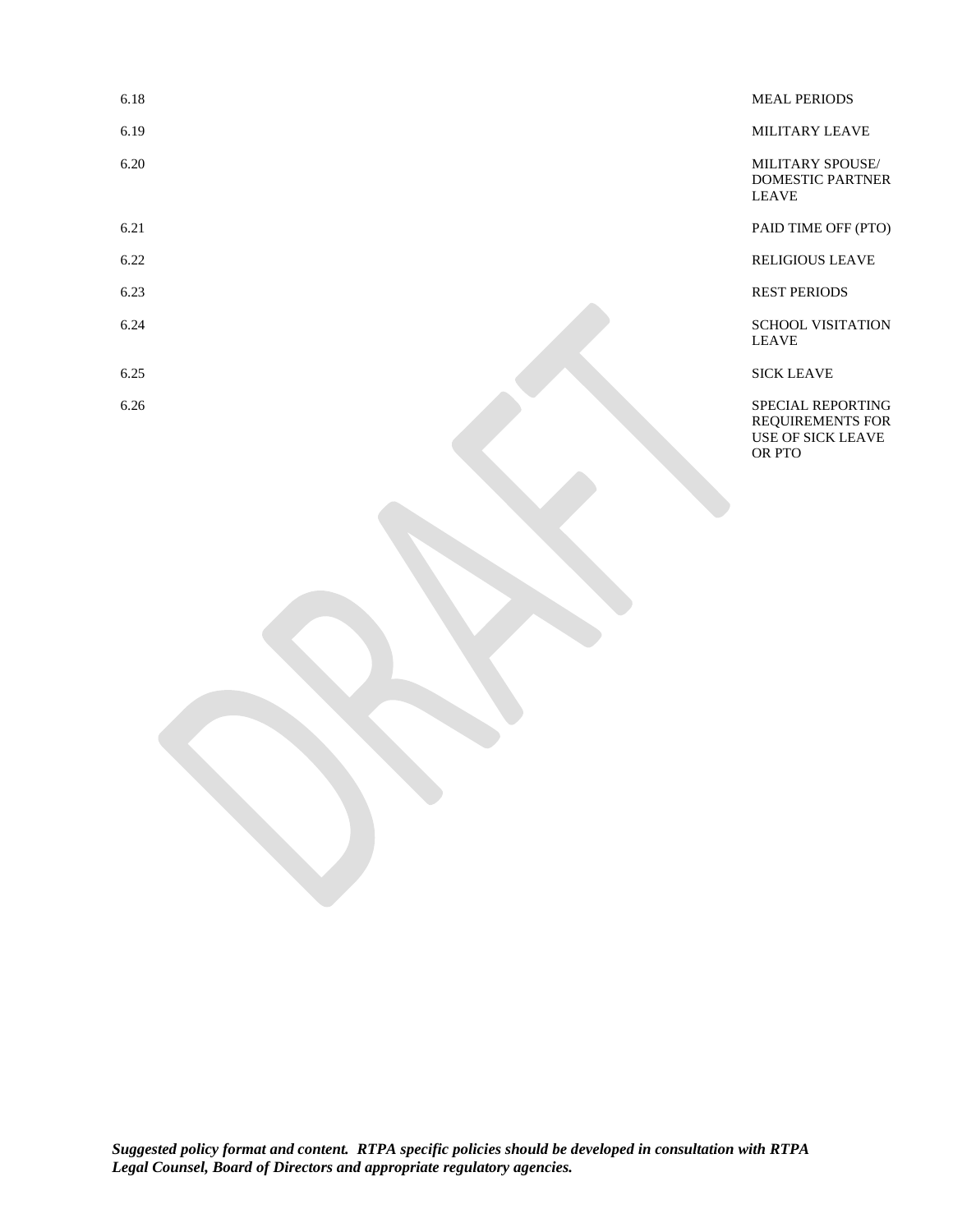| 6.27 | TIME OFF WITHOUT<br><b>PAY</b>                 |
|------|------------------------------------------------|
| 6.28 | <b>VACATION LEAVE</b>                          |
| 6.29 | <b>VICTIM OF FELONY</b><br><b>CRIMES LEAVE</b> |
| 6.30 | <b>VOTING LEAVE</b>                            |
| 6.31 | <b>WITNESS LEAVE</b>                           |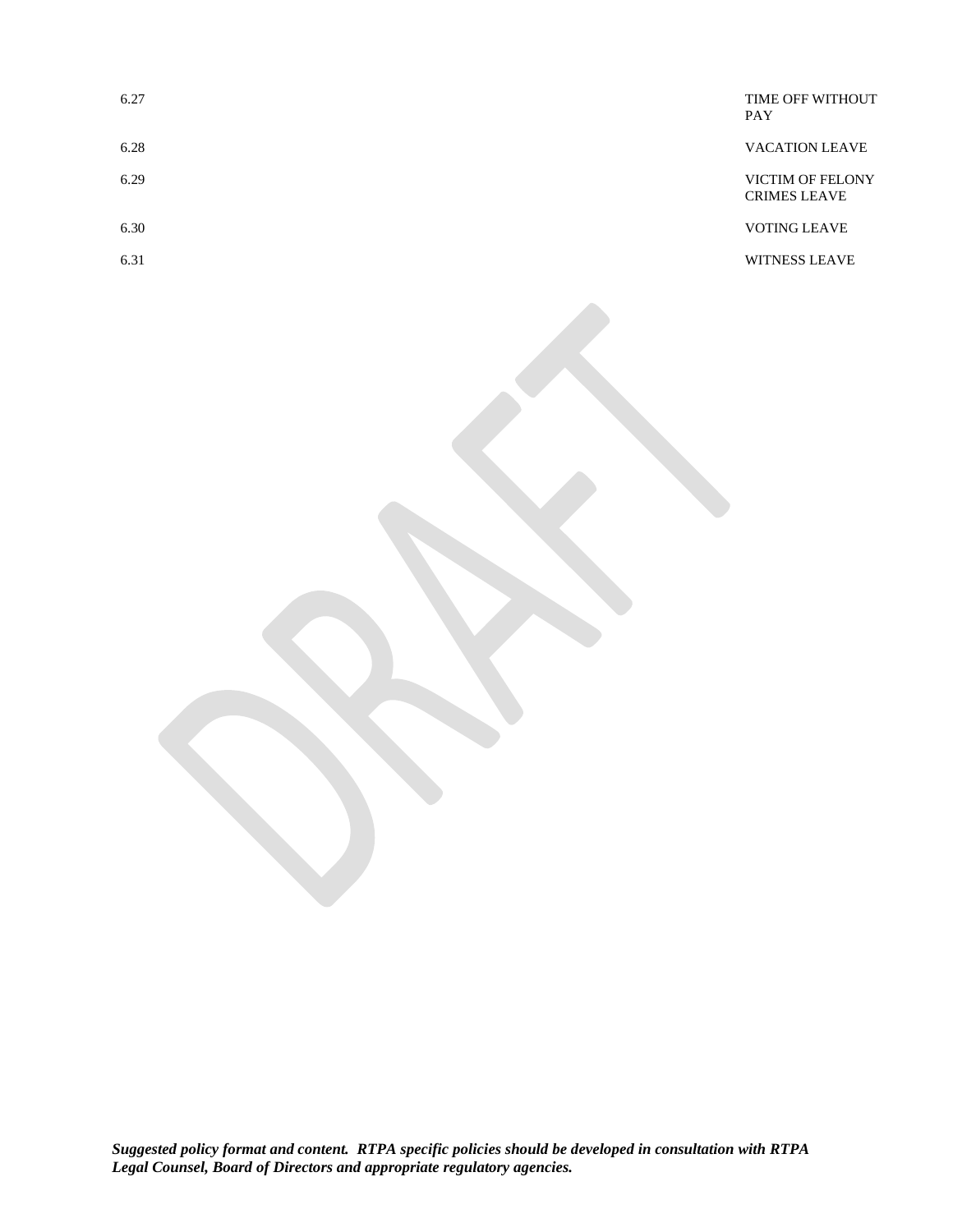## **7. Pay Practices**

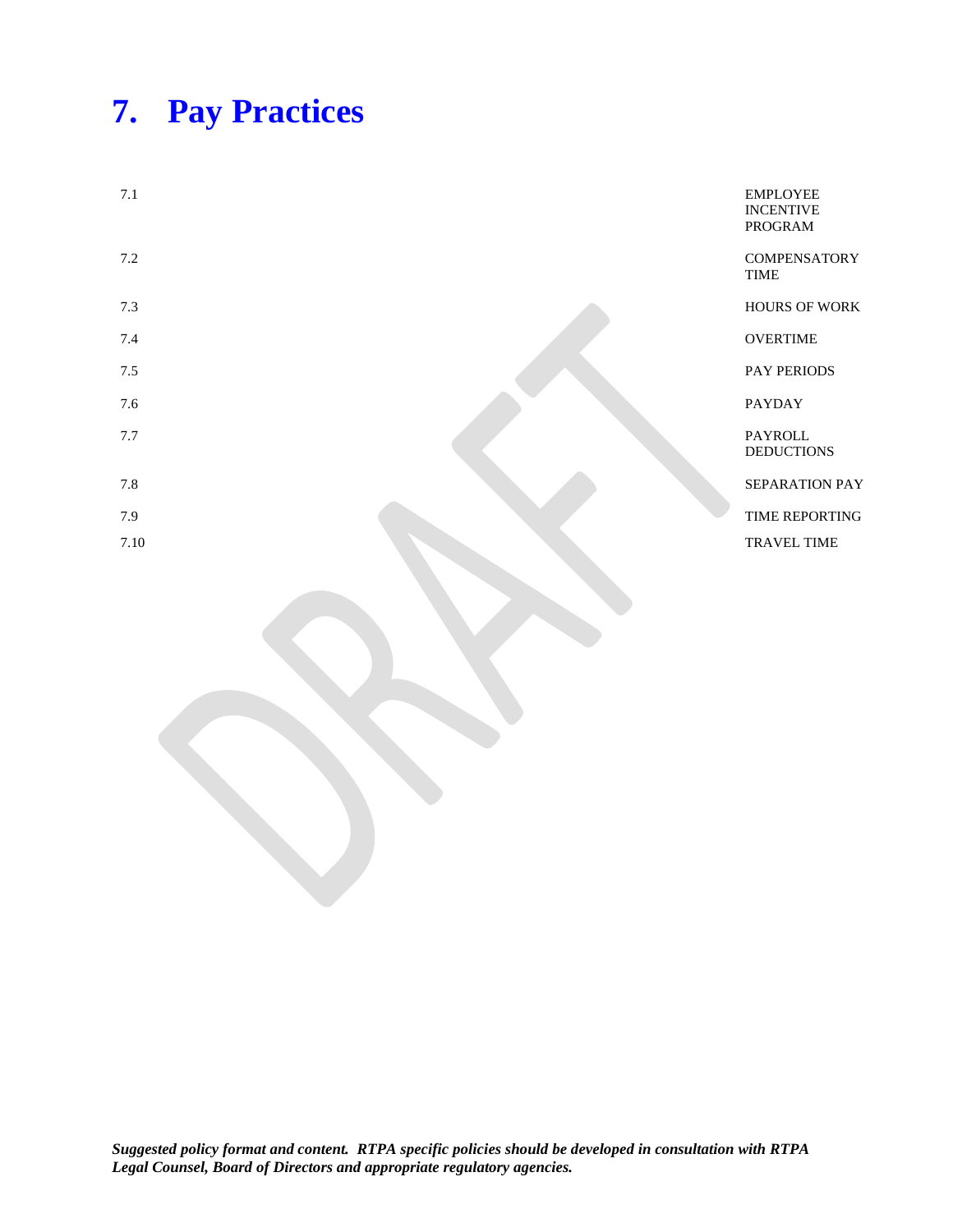#### **8. Discipline**

- 8.1 Employee misconduct shall be cause for disciplinary action. The term "misconduct" means not only any improper action by an employee in the employee's official capacity or role, but also conduct by an employee which is not connected with the employee's official duties or roles, but which affects the employee's ability to perform her/her duties, and any improper use of the position for personal advantage. Sufficient cause for discipline shall include, but not be limited to:
	- a. Absence from duty or failure to attend specified employee training without leave or reasonable cause;
	- b. Abuse of leave privileges;
	- c. Unexcused or excessive absence or tardiness;
	- d. Failure to report for duty after a leave of absence has expired or after a leave of absence has been disapproved;
	- e. Incompetence (i.e., inability to meet the minimum standards or essential functions of an employee's position for a significant period of time;
	- f. Unwillingness to perform the normal quality or quantity of assigned work;
	- g. Failure to obey a reasonable oral or written order;
	- h. Discourteous treatment of the public or other employees;
	- i. Actions which constitute an unwholesome influence on other employees, such as harassment or discrimination, which includes sexual harassment;
	- j. Using, possessing, dealing, distributing, or being under the influence of intoxicating beverages, un-prescribed narcotics, or unlawful drugs while on duty or at work locations, or reporting to work, or operating **AMBAG** vehicles or equipment;
	- k. Fraud or dishonesty in securing employment or promotion;
	- l. Deliberate or willful falsification, alteration, destruction, or removal of AMBAG records including, but not limited to, employment applications, personnel records, timesheets, or other confidential records;
	- m. Theft or any other improper or unauthorized use, removal, or destruction of **AMBAG** property or property belonging to someone other than the employee subject to discipline;
	- n. Improper use of **AMBAG's** technological property, such as access to inappropriate Web sites or illegal activities that violate AMBAG's Technology and Electronic Resource Policy;
	- o. Violation of AMBAG's resolutions, policies, rules, or regulations;
	- p. Conviction of a felony or conviction of a misdemeanor involving moral turpitude;

CAUSES FOR DISCIPLINE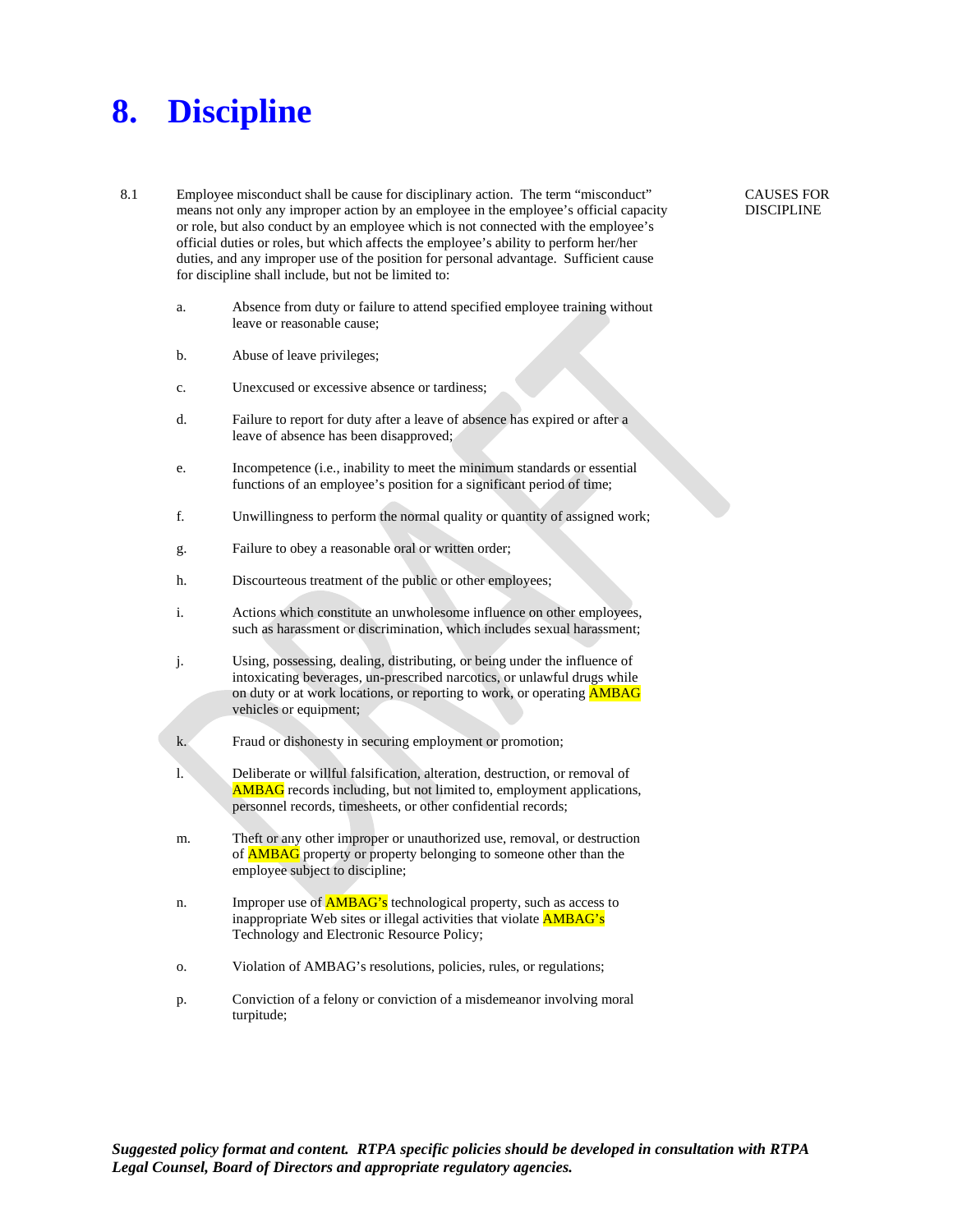- q. Dishonesty involving employment;
- r. Bringing or possessing a weapon, such as an explosive, firearm, or a knife, that is of no reasonable use to an employee on **AMBAG's** property;
- s. Acceptance, from any source other than **AMBAG**, of one or more gifts from a particular person or agency (with an aggregate value in excess of \$50 annually), or other form of remuneration (except jury duty pay), in addition to regular compensation to an employee for the performance of his/her official duties. Honorariums or other payments received by a AMBAG employee for speaking engagements while acting in his/her official capacity as a AMBAG employee must be remitted to AMBAG;
- t. Outside employment or endeavor, paid or unpaid, not specifically authorized by the Executive Director;
- u. Any willful act or conduct, either during or outside of duty hours, which is of such a nature that is causes discredit to **AMBAG**;
- v. Violation of any federal, state, or local law directly impacting the employee's fitness for employment;
- w. Poor attitude or conduct that disrupts the working environment at AMBAG by causing disruption in workflow, distress to another person, disharmony among co-workers;
- x. Unauthorized disclosure of confidential or trade secret records or information to third parties, including but not limited to personal social security numbers, medical records, and records relating to a lawsuit, investigation, procurement negotiation, or release of any other records as may be prohibited;
- y. Failure to pay debts owed to **AMBAG** in a timely manner;
- z. Failure to pass an employment-related background check, screening, or verification;
- aa. Loss of legal authorization to work in the United States;
- bb. Working overtime or compensatory time without pre-approval from the employee's supervisor.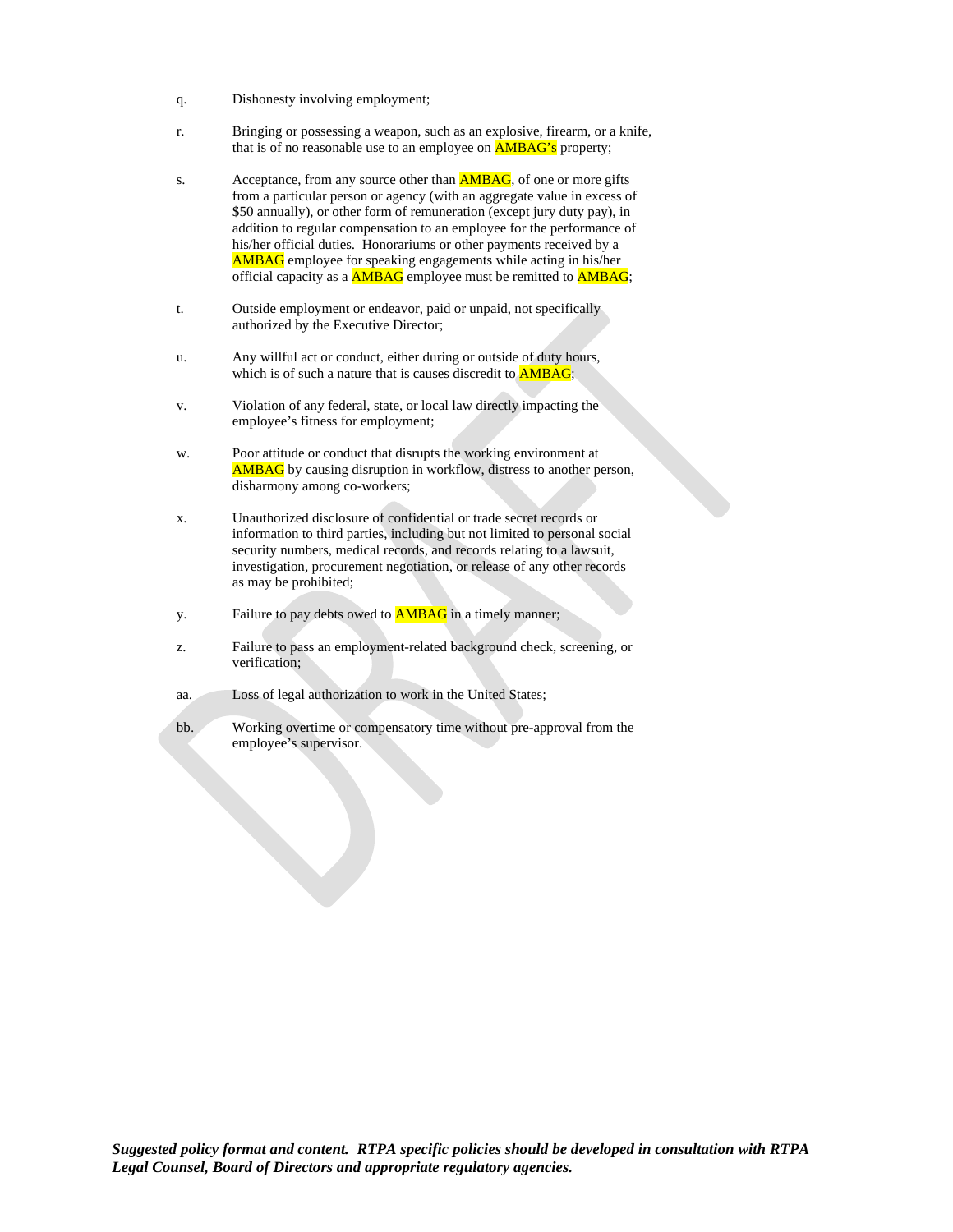| 8.2 | <b>DISCIPLINARY</b> |
|-----|---------------------|
|     | <b>ACTIONS</b>      |

8.3 DISCIPINARY PROCEDURES

8.4 FAILURE OR REFUSAL TO SIGN WRITTEN FORMS

8.5 PAYMENT OF DAMAGES BY EMPLOYEE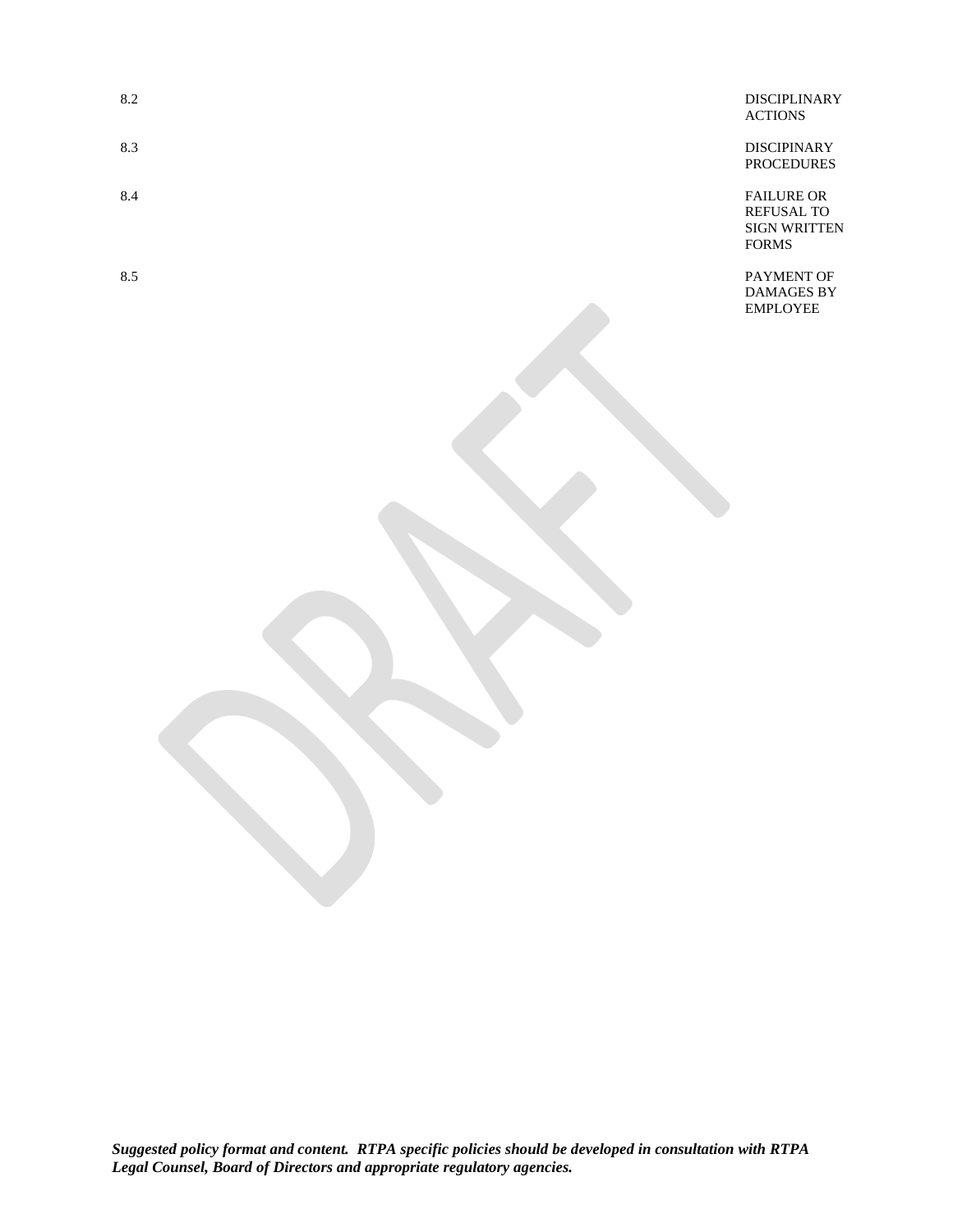### **9. Grievance Procedures**

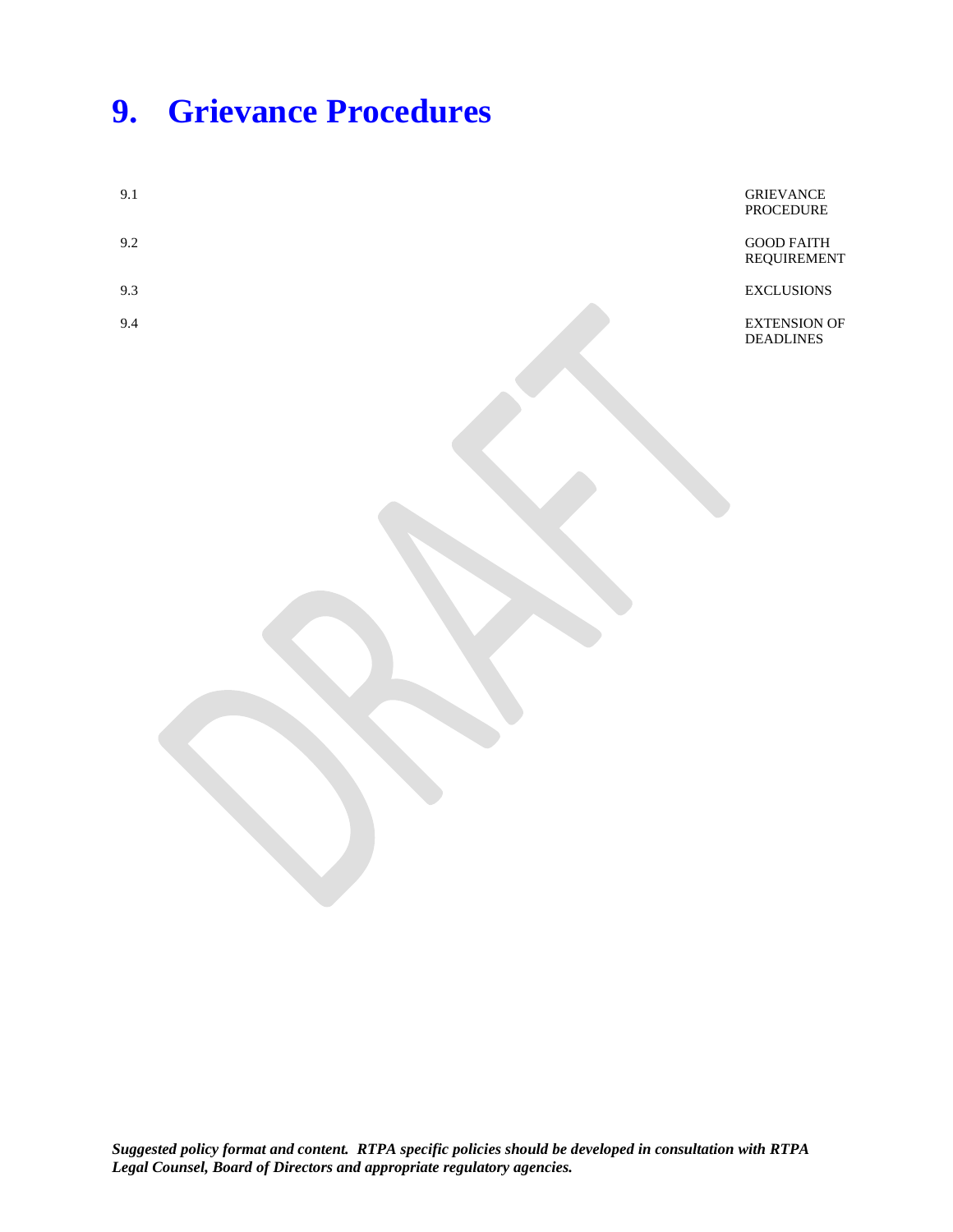### **10. Position Classification Plan**

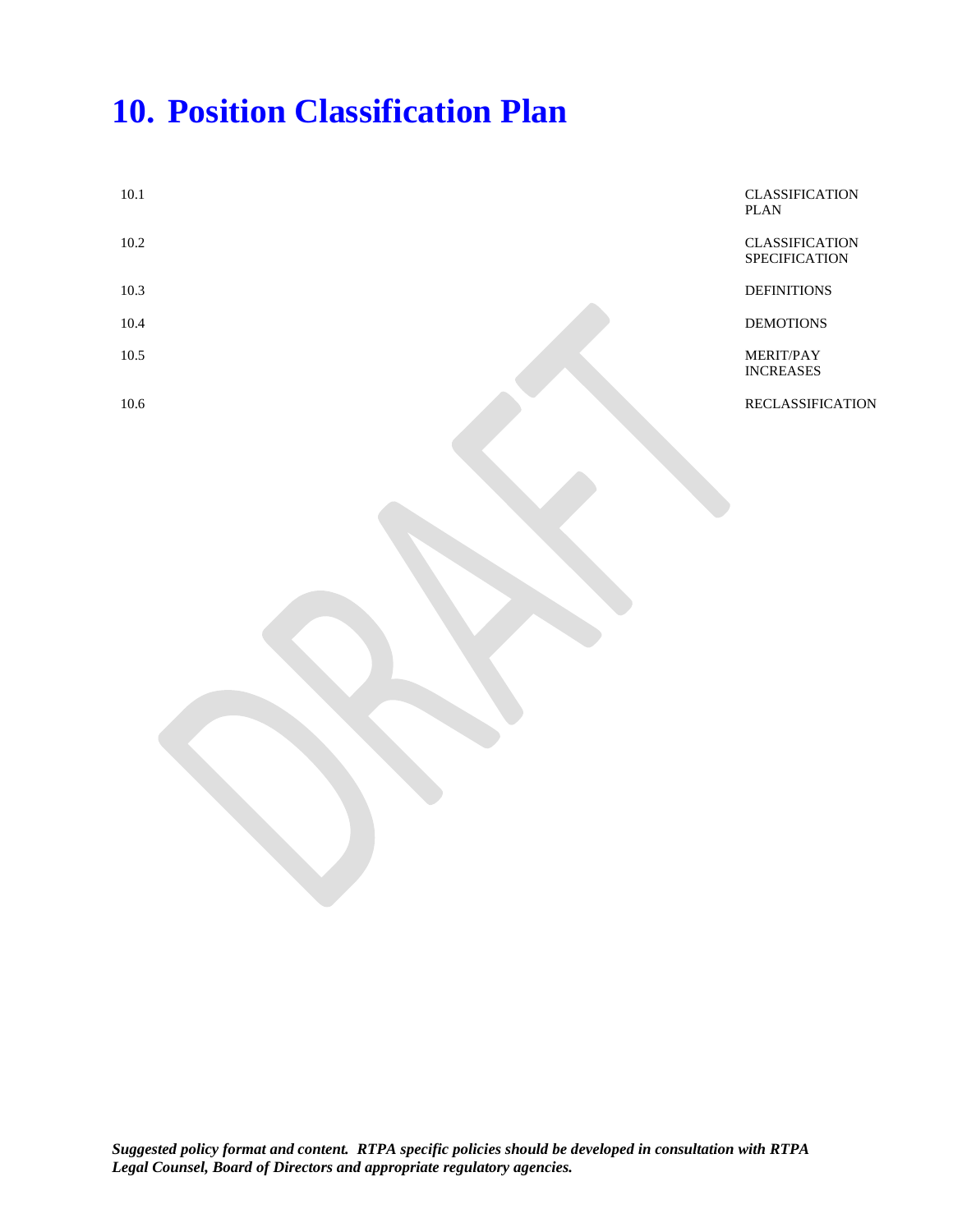### **11. Professional Development**

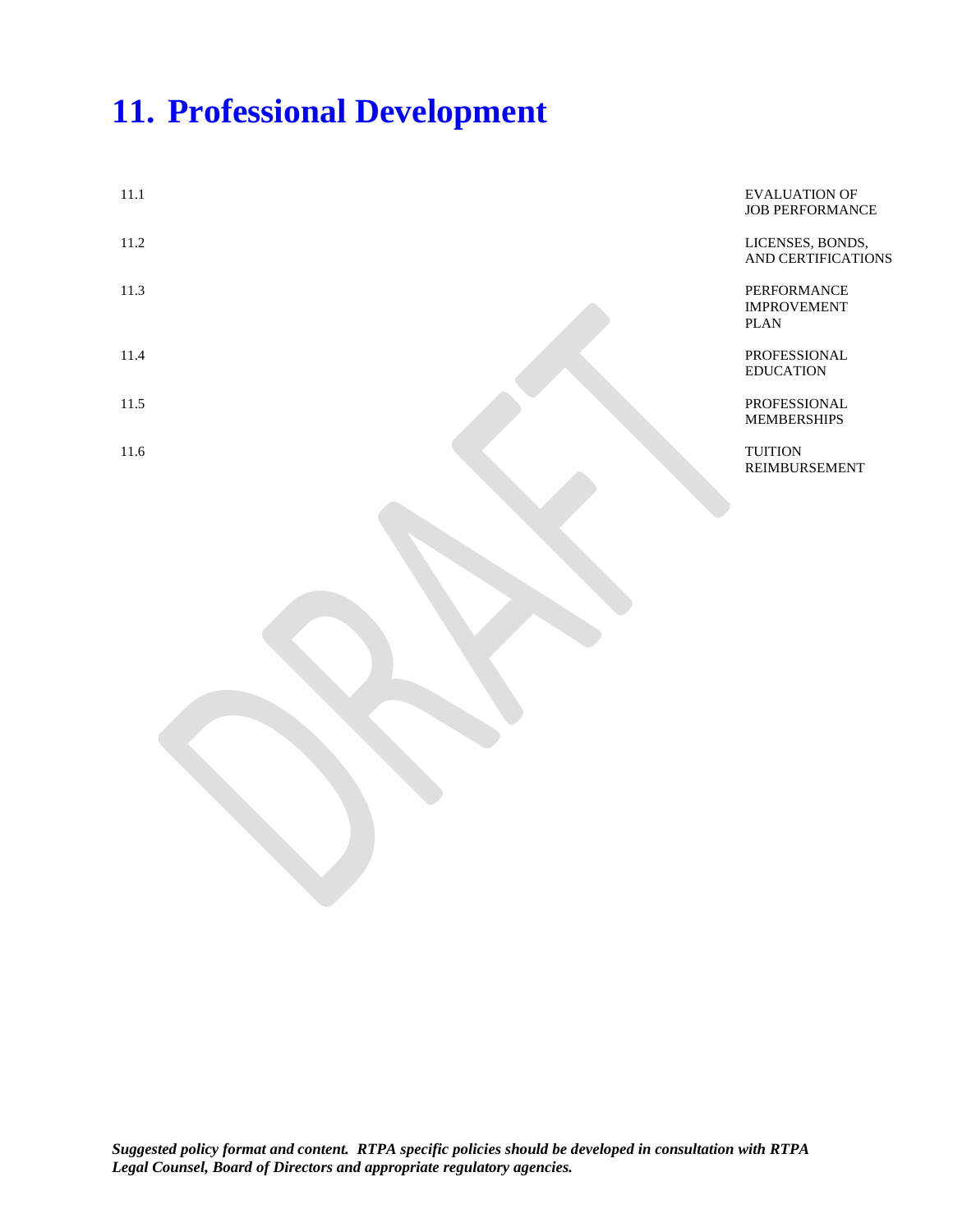## **12. Separation of Employment**